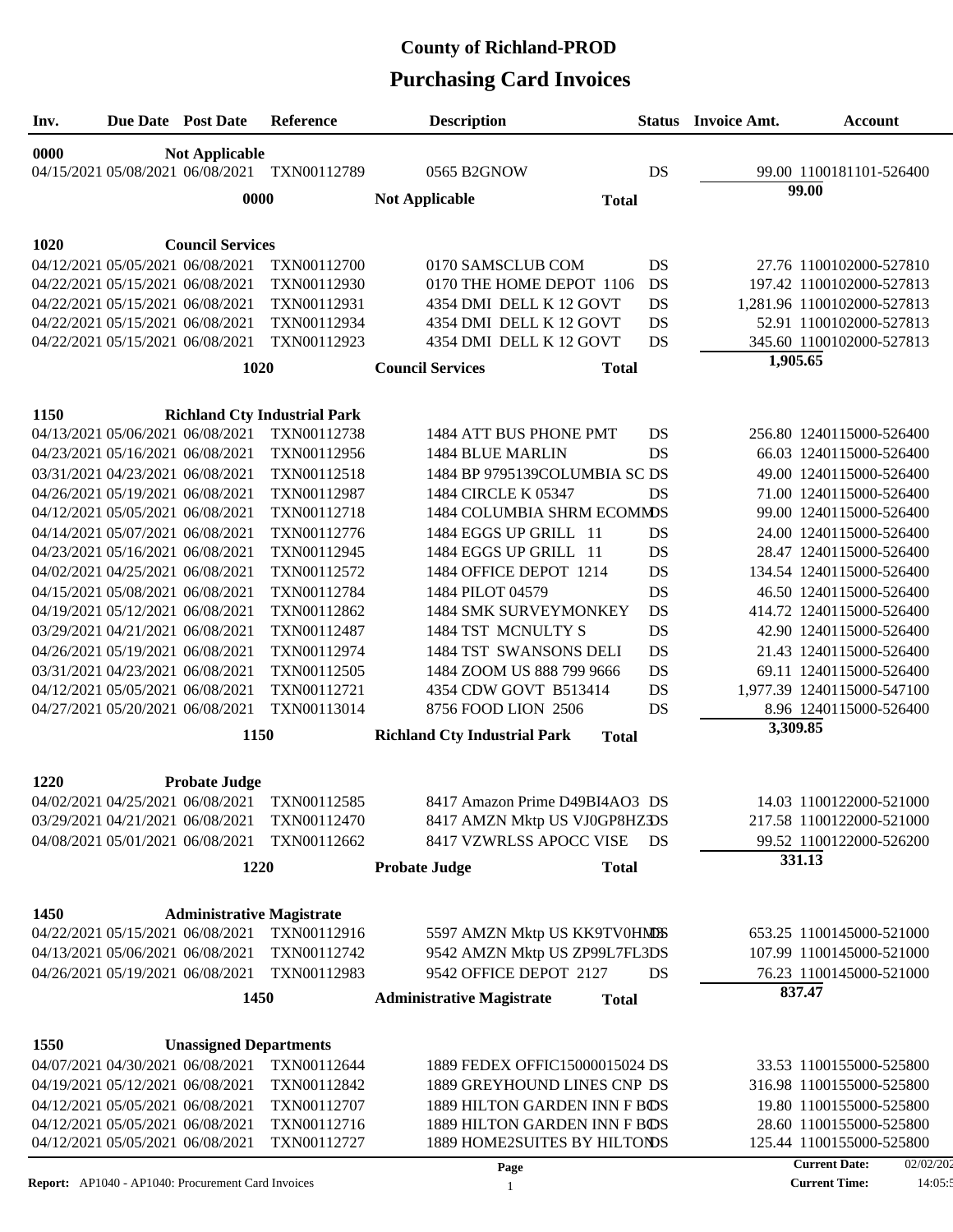| Inv. | <b>Due Date</b> Post Date        |                                                                      | Reference                                    | <b>Description</b>                                         |              | <b>Status</b>   | <b>Invoice Amt.</b> | Account                                             |
|------|----------------------------------|----------------------------------------------------------------------|----------------------------------------------|------------------------------------------------------------|--------------|-----------------|---------------------|-----------------------------------------------------|
|      | 03/30/2021 04/22/2021 06/08/2021 |                                                                      | TXN00112503                                  | <b>1889 NATIONAL DISTRICTS</b>                             |              | $\overline{DS}$ |                     | 82.50 1100155000-526400                             |
|      | 03/31/2021 04/23/2021 06/08/2021 |                                                                      | TXN00112504                                  | <b>1889 NATIONAL DISTRICTS</b>                             |              | DS              |                     | 82.50 1100155000-526400                             |
|      | 03/31/2021 04/23/2021 06/08/2021 |                                                                      | TXN00112525                                  | <b>1889 NATIONAL DISTRICTS</b>                             |              | DS              |                     | 82.50 1100155000-526400                             |
|      | 04/07/2021 04/30/2021 06/08/2021 |                                                                      | TXN00112635                                  | <b>1889 NATIONAL DISTRICTS</b>                             |              | <b>DS</b>       |                     | 82.50 1100155000-526400                             |
|      |                                  | 1550                                                                 |                                              | <b>Unassigned Departments</b>                              | <b>Total</b> |                 |                     | 854.35                                              |
|      |                                  |                                                                      |                                              |                                                            |              |                 |                     |                                                     |
| 1610 |                                  | <b>County Administrator</b>                                          | 03/30/2021 04/22/2021 06/08/2021 TXN00112497 | 2231 GFOASC                                                |              | DS              |                     | 129.00 1100161000-521400                            |
|      |                                  |                                                                      |                                              |                                                            |              |                 |                     | 129.00                                              |
|      |                                  | 1610                                                                 |                                              | <b>County Administrator</b>                                | <b>Total</b> |                 |                     |                                                     |
| 1611 |                                  | <b>Public Information</b>                                            |                                              |                                                            |              |                 |                     |                                                     |
|      | 04/16/2021 05/09/2021 06/08/2021 |                                                                      | TXN00112826                                  | 4354 CDW GOVT B808573                                      |              | DS              |                     | 1,648.51 1100161100-526100                          |
|      | 04/16/2021 05/09/2021 06/08/2021 |                                                                      | TXN00112807                                  | 4354 CDW GOVT B808735                                      |              | DS              |                     | 2,472.77 1100161100-526100                          |
|      | 04/23/2021 05/16/2021 06/08/2021 |                                                                      | TXN00112949                                  | <b>6587 EVENT GOVERNMENT</b>                               |              | DS              |                     | 45.00 1100161100-526400                             |
|      | 04/05/2021 04/28/2021 06/08/2021 |                                                                      | TXN00112605                                  | 6587 MAILCHIMP MONTHLY DS                                  |              |                 |                     | 95.03 1100161100-526100                             |
|      | 04/20/2021 05/13/2021 06/08/2021 |                                                                      | TXN00112893                                  | 6587 SLACK T010KV3K7NC                                     |              | DS              |                     | 43.20 1100161100-526500                             |
|      | 04/12/2021 05/05/2021 06/08/2021 |                                                                      | TXN00112720                                  | 6587 STK Shutterstock                                      |              | DS              |                     | 29.00 1100161100-526100                             |
|      | 04/16/2021 05/09/2021 06/08/2021 |                                                                      | TXN00112813                                  | <b>6587 THE STATE NEWSPAPER DS</b>                         |              |                 |                     | 8.95 1100161100-526500                              |
|      |                                  | 1611                                                                 |                                              | <b>Public Information</b>                                  | <b>Total</b> |                 | 4,342.46            |                                                     |
|      |                                  |                                                                      |                                              |                                                            |              |                 |                     |                                                     |
| 1615 |                                  | <b>County Risk Management</b>                                        |                                              |                                                            |              |                 |                     |                                                     |
|      |                                  | 04/14/2021 05/07/2021 06/08/2021                                     | TXN00112754                                  | 2369 OFFICE DEPOT 2349                                     |              | DS              |                     | 131.68 1100161500-521000                            |
|      | 04/12/2021 05/05/2021 06/08/2021 |                                                                      | TXN00112703                                  | 4354 CDW GOVT B513510                                      |              | DS              |                     | 196.50 1100161500-547100                            |
|      | 03/29/2021 04/21/2021 06/08/2021 |                                                                      | TXN00112463                                  | 4519 NAFA FLEET MGMT ASSODS                                |              |                 |                     | 499.00 1100161500-521400                            |
|      |                                  | 1615                                                                 |                                              | <b>County Risk Management</b>                              | <b>Total</b> |                 |                     | 827.18                                              |
|      |                                  |                                                                      |                                              |                                                            |              |                 |                     |                                                     |
| 1616 |                                  | <b>County Ombudsman</b>                                              | 04/12/2021 05/05/2021 06/08/2021 TXN00112702 | 8224 AMZN Mktp US 6E5QC81VDS                               |              |                 |                     | 24.76 1100161600-521000                             |
|      |                                  |                                                                      |                                              |                                                            |              |                 |                     | 24.76                                               |
|      |                                  | 1616                                                                 |                                              | <b>County Ombudsman</b>                                    | <b>Total</b> |                 |                     |                                                     |
| 1635 |                                  | <b>County Attorney</b>                                               |                                              |                                                            |              |                 |                     |                                                     |
|      |                                  |                                                                      | 04/14/2021 05/07/2021 06/08/2021 TXN00112780 | 4354 CDW GOVT B670710                                      |              | DS              |                     | 690.81 1100163500-521000                            |
|      |                                  | 1635                                                                 |                                              | <b>County Attorney</b>                                     | <b>Total</b> |                 |                     | 690.81                                              |
|      |                                  |                                                                      |                                              |                                                            |              |                 |                     |                                                     |
| 1640 |                                  |                                                                      | <b>Community and Government Svcs</b>         |                                                            |              |                 |                     |                                                     |
|      |                                  | 04/07/2021 04/30/2021 06/08/2021<br>04/13/2021 05/06/2021 06/08/2021 | TXN00112654<br>TXN00112736                   | 7115 BUDGETING FOR RESILIEDS<br>7115 GREATER IRMO CHAMBERS |              |                 |                     | 375.00 1100164000-526400<br>20.00 1100164000-521400 |
|      |                                  | 1640                                                                 |                                              | <b>Community and Government SvcsTotal</b>                  |              |                 |                     | 395.00                                              |
|      |                                  |                                                                      |                                              |                                                            |              |                 |                     |                                                     |
| 1720 |                                  | <b>Auditor</b>                                                       |                                              |                                                            |              |                 |                     |                                                     |
|      | 04/26/2021 05/19/2021 06/08/2021 |                                                                      | TXN00112986                                  | 0934 AMZN MKTP US Z12DD13EXS                               |              |                 |                     | 30.23 1100172000-521000                             |
|      | 03/31/2021 04/23/2021 06/08/2021 |                                                                      | TXN00112526                                  | 0934 LE BLEU ENTERPRISES                                   |              | DS              |                     | 31.29 1100172000-521000                             |
|      | 03/29/2021 04/21/2021 06/08/2021 |                                                                      | TXN00112486                                  | 0934 NEXTIVA VOIP SERVICE DS                               |              |                 |                     | 704.76 1100172000-521000                            |
|      | 04/05/2021 04/28/2021 06/08/2021 |                                                                      | TXN00112596                                  | 0934 OFFICE DEPOT 1214                                     |              | DS              |                     | 202.49 1100172000-521000                            |
|      | 04/05/2021 04/28/2021 06/08/2021 |                                                                      | TXN00112595                                  | 0934 OFFICE DEPOT 1214                                     |              | DS              |                     | 293.64 1100172000-521000                            |
|      | 04/05/2021 04/28/2021 06/08/2021 |                                                                      | TXN00112606                                  | 0934 OFFICE DEPOT 1214                                     |              | DS              |                     | 48.16 1100172000-521000                             |
|      | 04/05/2021 04/28/2021 06/08/2021 |                                                                      | TXN00112602                                  | 0934 OFFICE DEPOT 1214                                     |              | DS              |                     | 80.59 1100172000-521000                             |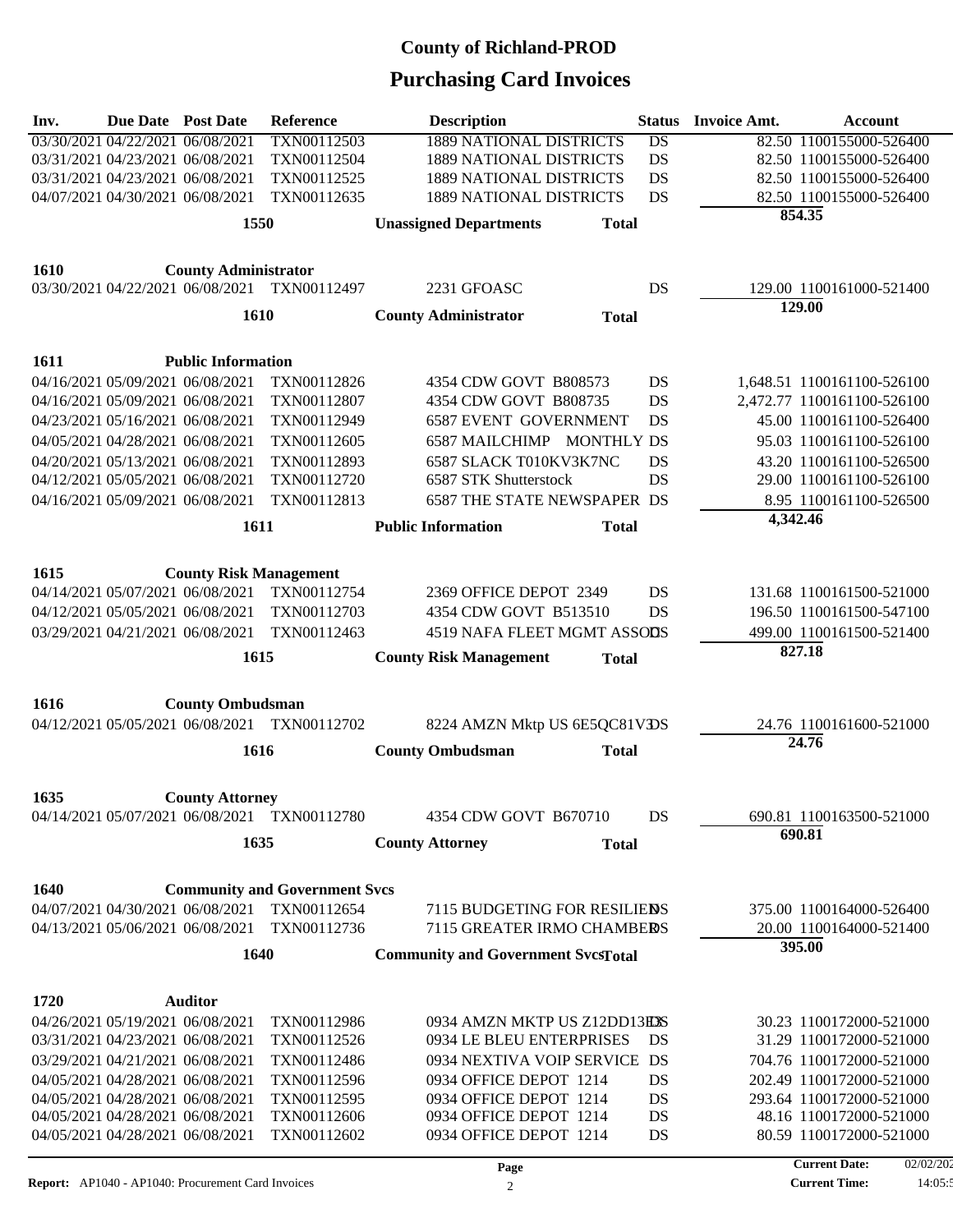| Inv. | Due Date Post Date               |                                  | Reference                                                                             |                  | <b>Description</b>            |              | <b>Status</b>   | <b>Invoice Amt.</b> | Account                    |
|------|----------------------------------|----------------------------------|---------------------------------------------------------------------------------------|------------------|-------------------------------|--------------|-----------------|---------------------|----------------------------|
|      | 04/09/2021 05/02/2021 06/08/2021 |                                  | TXN00112687                                                                           |                  | 0934 OFFICE DEPOT 1214        |              | $\overline{DS}$ |                     | 1,154.56 1100172000-521000 |
|      | 04/12/2021 05/05/2021 06/08/2021 |                                  | TXN00112708                                                                           |                  | 0934 OFFICE DEPOT 1214        |              | DS              |                     | 386.02 1100172000-521000   |
|      | 04/15/2021 05/08/2021 06/08/2021 |                                  | TXN00112797                                                                           |                  | 0934 OFFICE DEPOT 1214        |              | DS              |                     | 107.99 1100172000-521000   |
|      | 04/19/2021 05/12/2021 06/08/2021 |                                  | TXN00112857                                                                           |                  | 0934 OFFICE DEPOT 2349        |              | DS              |                     | 26.99 1100172000-521000    |
|      | 04/21/2021 05/14/2021 06/08/2021 |                                  | TXN00112897                                                                           |                  | 3628 GFOASC 2021 GFOASC SPDS  |              |                 |                     | 139.73 1100172000-521000   |
|      |                                  | 1720                             |                                                                                       | <b>Auditor</b>   |                               | <b>Total</b> |                 | 3,206.45            |                            |
|      |                                  |                                  |                                                                                       |                  |                               |              |                 |                     |                            |
| 1730 |                                  | <b>Treasurer</b>                 |                                                                                       |                  |                               |              |                 |                     |                            |
|      | 03/29/2021 04/21/2021 06/08/2021 |                                  | TXN00112485                                                                           |                  | 7114 HONEYBAKED HAM 0901 DS   |              |                 |                     | 316.17 1100173000-521000   |
|      |                                  | 04/07/2021 04/30/2021 06/08/2021 | TXN00112637                                                                           |                  | 7114 MCKISSOCK                |              | <b>DS</b>       |                     | 1,517.92 1100173000-526400 |
|      |                                  | 1730                             |                                                                                       | <b>Treasurer</b> |                               | <b>Total</b> |                 | 1,834.09            |                            |
|      |                                  |                                  |                                                                                       |                  |                               |              |                 |                     |                            |
| 1735 |                                  | <b>Taxes at Tax Sale</b>         |                                                                                       |                  |                               |              |                 |                     |                            |
|      |                                  | 04/12/2021 05/05/2021 06/08/2021 | TXN00112715                                                                           |                  | 7114 SMITH RUBBER STAMPS DS   |              |                 |                     | 168.81 1151173500-521000   |
|      |                                  | 1735                             |                                                                                       |                  | <b>Taxes at Tax Sale</b>      | <b>Total</b> |                 | 168.81              |                            |
|      |                                  |                                  |                                                                                       |                  |                               |              |                 |                     |                            |
| 1808 |                                  | <b>Budget</b>                    |                                                                                       |                  |                               |              |                 |                     |                            |
|      | 04/07/2021 04/30/2021 06/08/2021 |                                  | TXN00112656                                                                           |                  | 4302 OFFICE DEPOT 1214        |              | DS              |                     | 164.15 1100180800-521000   |
|      | 04/19/2021 05/12/2021 06/08/2021 |                                  | TXN00112844                                                                           |                  | 4302 OFFICE DEPOT 1214        |              | DS              |                     | 16.19 1100180800-521000    |
|      | 04/23/2021 05/16/2021 06/08/2021 |                                  | TXN00112958                                                                           |                  | 4302 OFFICE DEPOT 1214        |              | <b>DS</b>       |                     | 141.76 1100180800-521000   |
|      |                                  | 1808                             |                                                                                       |                  |                               | <b>Total</b> |                 | 322.10              |                            |
|      |                                  |                                  |                                                                                       | <b>Budget</b>    |                               |              |                 |                     |                            |
| 1809 |                                  | <b>Finance</b>                   |                                                                                       |                  |                               |              |                 |                     |                            |
|      | 04/14/2021 05/07/2021 06/08/2021 |                                  | TXN00112746                                                                           |                  | 4302 OFFICE DEPOT 1214        |              | DS              |                     | 116.63 1100180900-521000   |
|      | 04/15/2021 05/08/2021 06/08/2021 |                                  | TXN00112792                                                                           |                  | 4302 OFFICE DEPOT 1214        |              | DS              |                     | 12.82 1100180900-521000    |
|      | 04/19/2021 05/12/2021 06/08/2021 |                                  | TXN00112836                                                                           |                  | 4302 OFFICE DEPOT 1214        |              | DS              |                     | -38.87 1100180900-521000   |
|      | 04/19/2021 05/12/2021 06/08/2021 |                                  | TXN00112839                                                                           |                  | 4302 OFFICE DEPOT 1214        |              | DS              |                     | 38.31 1100180900-521000    |
|      | 04/19/2021 05/12/2021 06/08/2021 |                                  | TXN00112865                                                                           |                  | 4302 OFFICE DEPOT 1214        |              | DS              |                     | 43.14 1100180900-521000    |
|      | 04/19/2021 05/12/2021 06/08/2021 |                                  | TXN00112856                                                                           |                  | 4302 OFFICE DEPOT 1214        |              | DS              |                     | 38.87 1100180900-521000    |
|      | 04/26/2021 05/19/2021 06/08/2021 |                                  | TXN00112969                                                                           |                  | 4302 OFFICE DEPOT 1214        |              | DS              |                     | 8.60 1100180900-521000     |
|      | 04/26/2021 05/19/2021 06/08/2021 |                                  | TXN00112985                                                                           |                  | 4302 OFFICE DEPOT 1214        |              | DS              |                     | 76.86 1100180900-521000    |
|      | 04/26/2021 05/19/2021 06/08/2021 |                                  | TXN00112970                                                                           |                  | 4302 OFFICEMAX OFFICEDEPTDS   |              |                 |                     | 26.72 1100180900-521000    |
|      | 04/16/2021 05/09/2021 06/08/2021 |                                  | TXN00112832                                                                           |                  | <b>4302 PRECISION ROLLER</b>  |              | DS              |                     | 77.90 1100180900-521000    |
|      | 03/31/2021 04/23/2021 06/08/2021 |                                  | TXN00112520                                                                           |                  | 4302 PUBLIX 067               |              | <b>DS</b>       |                     | 173.78 1100180900-524200   |
|      |                                  |                                  |                                                                                       |                  |                               |              |                 |                     | 574.76                     |
|      |                                  | 1809                             |                                                                                       | <b>Finance</b>   |                               | <b>Total</b> |                 |                     |                            |
| 1811 |                                  | <b>Procurement Department</b>    |                                                                                       |                  |                               |              |                 |                     |                            |
|      |                                  | 04/02/2021 04/25/2021 06/08/2021 | TXN00112566                                                                           |                  | 9173 ADOBE PRODUCTS           |              | DS              |                     | 14.99 1100181100-521000    |
|      |                                  | 04/15/2021 05/08/2021 06/08/2021 | TXN00112787                                                                           |                  | 9173 AMZN Mktp US HP7QT46KDS  |              |                 |                     | 34.54 1100181100-521000    |
|      | 04/16/2021 05/09/2021 06/08/2021 |                                  | TXN00112834                                                                           |                  | 9173 NATIONAL INSITUTE OF DS  |              |                 |                     | 640.00 1100181100-521400   |
|      | 03/29/2021 04/21/2021 06/08/2021 |                                  | TXN00112471                                                                           |                  | 9173 OFFICE DEPOT 1170        |              | DS              |                     | 39.58 1100181100-521000    |
|      | 03/29/2021 04/21/2021 06/08/2021 |                                  | TXN00112456                                                                           |                  | 9173 OFFICE DEPOT 1214        |              | DS              |                     | 66.76 1100181100-521000    |
|      | 04/19/2021 05/12/2021 06/08/2021 |                                  | TXN00112863                                                                           |                  | 9173 OFFICE DEPOT 1214        |              | DS              |                     | 485.98 1100181100-521000   |
|      | 03/29/2021 04/21/2021 06/08/2021 |                                  | TXN00112468                                                                           |                  | 9173 ZOOM US 888 799 9666     |              | DS              |                     | 32.38 1100181100-521000    |
|      |                                  |                                  |                                                                                       |                  |                               |              |                 | 1,314.23            |                            |
|      |                                  | 1811                             |                                                                                       |                  | <b>Procurement Department</b> | <b>Total</b> |                 |                     |                            |
| 1812 |                                  |                                  |                                                                                       |                  |                               |              |                 |                     |                            |
|      |                                  |                                  | <b>Court Appointed Special Advoca</b><br>04/19/2021 05/12/2021 06/08/2021 TXN00112852 |                  |                               |              |                 |                     |                            |
|      |                                  |                                  |                                                                                       |                  | 5914 SLED CHECK NON PROFITDS  |              |                 |                     | 8.00 1100181200-526500     |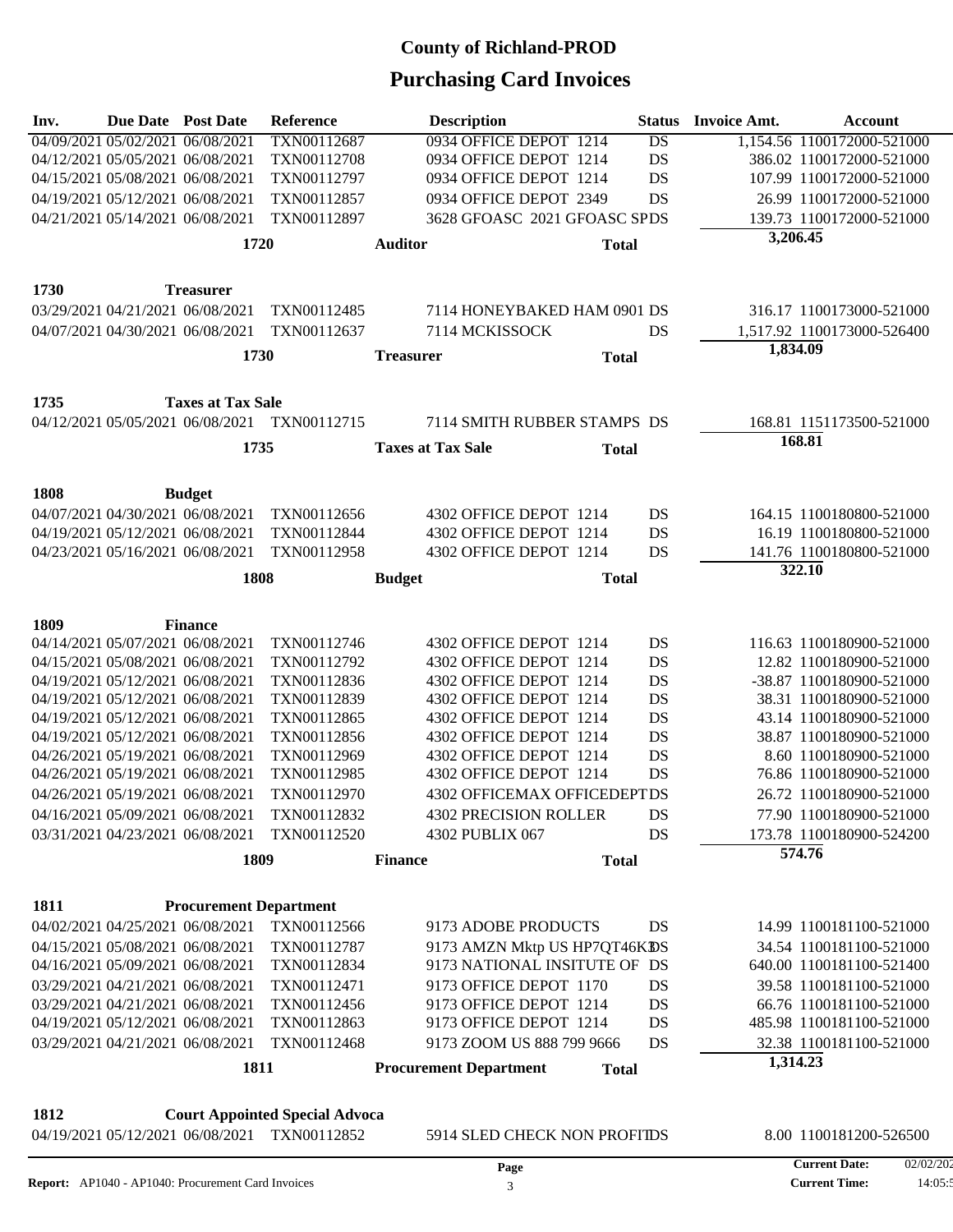| Inv. | Due Date Post Date               |                                                                      | Reference                  | <b>Description</b>                                           | <b>Status</b> | <b>Invoice Amt.</b> | <b>Account</b>                                     |
|------|----------------------------------|----------------------------------------------------------------------|----------------------------|--------------------------------------------------------------|---------------|---------------------|----------------------------------------------------|
|      | 04/19/2021 05/12/2021 06/08/2021 |                                                                      | TXN00112858                | <b>5914 SLED CHECK NON PROFITDS</b>                          |               |                     | 8.00 1100181200-526500                             |
|      |                                  | 04/19/2021 05/12/2021 06/08/2021                                     | TXN00112837                | 5914 SLED CHECK NON PROFITDS                                 |               |                     | 8.00 1100181200-526500                             |
|      |                                  | 04/19/2021 05/12/2021 06/08/2021                                     | TXN00112853                | 5914 SLED CHECK NON PROFITDS                                 |               |                     | 8.00 1100181200-526500                             |
|      | 04/19/2021 05/12/2021 06/08/2021 |                                                                      | TXN00112855                | 5914 SLED CHECK NON PROFITDS                                 |               |                     | 8.00 1100181200-526500                             |
|      |                                  | 04/19/2021 05/12/2021 06/08/2021                                     | TXN00112874                | 5914 SLED CHECK NON PROFITDS                                 |               |                     | 8.00 1100181200-526500                             |
|      |                                  | 04/22/2021 05/15/2021 06/08/2021                                     | TXN00112926                | 5914 ZOOM US 888 799 9666                                    | DS            |                     | 161.89 1100181200-526500<br>209.89                 |
|      |                                  | 1812                                                                 |                            | <b>Court Appointed Special Advoca Total</b>                  |               |                     |                                                    |
| 1840 |                                  | <b>Human Resources</b>                                               |                            |                                                              |               |                     |                                                    |
|      |                                  | 04/27/2021 05/20/2021 06/08/2021                                     | TXN00112999                | 1475 HR WORKSHOP HOW TO LDS                                  |               |                     | 197.00 1100184000-526400                           |
|      |                                  | 04/16/2021 05/09/2021 06/08/2021                                     | TXN00112817                | 8254 1 800 FLOWERS COM INC DS                                |               |                     | 48.13 1100184000-521000                            |
|      |                                  | 04/22/2021 05/15/2021 06/08/2021                                     | TXN00112925                | 8254 Amazon com 5L4BS7YN3 DS                                 |               |                     | 512.75 1100184000-521000                           |
|      |                                  | 04/09/2021 05/02/2021 06/08/2021                                     | TXN00112678                | 8254 AMZN Mktp US TE1V518B3DS                                |               |                     | 45.73 1100184000-527200                            |
|      |                                  | 04/22/2021 05/15/2021 06/08/2021                                     | TXN00112929                | 8254 BAUDVILLE INC                                           | DS            |                     | 90.98 1100184000-521000                            |
|      | 04/26/2021 05/19/2021 06/08/2021 |                                                                      | TXN00112979                | 8254                                                         | <b>DS</b>     |                     | 219.00 1100184000-526400                           |
|      |                                  | 04/14/2021 05/07/2021 06/08/2021                                     | TXN00112769                | 8254 ZOOM US 888 799 9666                                    | DS            |                     | 16.19 1100184000-526500                            |
|      |                                  | 1840                                                                 |                            | <b>Human Resources</b>                                       | <b>Total</b>  | 1,129.78            |                                                    |
|      |                                  |                                                                      |                            |                                                              |               |                     |                                                    |
| 1850 |                                  | <b>Central Services</b>                                              |                            |                                                              |               |                     |                                                    |
|      |                                  | 04/02/2021 04/25/2021 06/08/2021                                     | TXN00112567                | 6622 CLAIM ADJ VOD INFO CC DS                                |               |                     | -1.00 1100185000-521000                            |
|      |                                  | 04/02/2021 04/25/2021 06/08/2021                                     | TXN00112583                | 6622 CLAIM ADJ VOD INFO CC DS                                |               |                     | 1.00 1100185000-521000                             |
|      |                                  | 04/07/2021 04/30/2021 06/08/2021                                     | TXN00112651                | <b>6622 MANAGEDPRINT</b>                                     | DS            |                     | 210.60 1100185000-521000                           |
|      |                                  | 03/31/2021 04/23/2021 06/08/2021                                     | TXN00112511                | <b>6622 XANTE CORPORATION</b>                                | DS            |                     | 1,381.30 1100185000-521000                         |
|      |                                  | 1850                                                                 |                            | <b>Central Services</b>                                      | <b>Total</b>  | 1,591.90            |                                                    |
|      |                                  |                                                                      |                            |                                                              |               |                     |                                                    |
| 1870 |                                  | <b>Information Technology</b>                                        |                            |                                                              |               |                     |                                                    |
|      |                                  | 03/29/2021 04/21/2021 06/08/2021                                     | TXN00112482                | <b>4354 ADOBE CREATIVE CLOUIDS</b>                           |               |                     | 79.99 1100187000-547100                            |
|      |                                  | 04/27/2021 05/20/2021 06/08/2021                                     | TXN00113005                | <b>4354 ADOBE CREATIVE CLOUIDS</b>                           |               |                     | 79.99 1100187000-547100                            |
|      |                                  | 03/29/2021 04/21/2021 06/08/2021                                     | TXN00112467                | 4354 Amazon com 0H4RV8UC3 DS                                 |               |                     | 74.88 1100187000-541800                            |
|      |                                  | 04/26/2021 05/19/2021 06/08/2021                                     | TXN00112980                | 4354 AMAZON COM CJ55X7QEDS                                   |               |                     | 41.03 1100187000-541800                            |
|      |                                  | 04/23/2021 05/16/2021 06/08/2021                                     | TXN00112937                | 4354 Amazon com CN4KI7GW3 DS                                 |               |                     | 29.15 1100187000-541800                            |
|      |                                  | 04/08/2021 05/01/2021 06/08/2021                                     | TXN00112674                | 4354 AMAZON COM E00QL4033DS                                  |               |                     | 107.94 1100187000-541800                           |
|      |                                  | 04/16/2021 05/09/2021 06/08/2021<br>03/29/2021 04/21/2021 06/08/2021 | TXN00112825<br>TXN00112489 | 4354 AMZN Mktp US 5Y7TX4XM3S                                 |               |                     | 32.39 1100187000-541800<br>60.18 1100187000-541800 |
|      |                                  |                                                                      |                            | 4354 AMZN Mktp US 6T9VU0PBDS<br>4354 AMZN Mktp US 6W6K06N8BS |               |                     |                                                    |
|      |                                  | 04/23/2021 05/16/2021 06/08/2021<br>04/19/2021 05/12/2021 06/08/2021 | TXN00112953<br>TXN00112854 | 4354 AMZN Mktp US 7H3AN2583DS                                |               |                     | 58.30 1100187000-541800<br>16.17 1100187000-541800 |
|      |                                  | 04/05/2021 04/28/2021 06/08/2021                                     | TXN00112597                | 4354 AMZN Mktp US 8J5XF5YI3 DS                               |               |                     | 49.66 1100187000-541800                            |
|      |                                  | 04/08/2021 05/01/2021 06/08/2021                                     | TXN00112668                | 4354 AMZN Mktp US QA4W86Z5BS                                 |               |                     | 23.68 1100187000-541800                            |
|      |                                  | 04/12/2021 05/05/2021 06/08/2021                                     | TXN00112710                | 4354 AMZN Mktp US QQ79218S3DS                                |               |                     | 93.71 1100187000-541800                            |
|      |                                  | 03/29/2021 04/21/2021 06/08/2021                                     | TXN00112490                | 4354 AMZN MKTP US                                            | DS            |                     | 113.36 1100187000-541800                           |
|      |                                  | 04/02/2021 04/25/2021 06/08/2021                                     | TXN00112574                | 4354 APPLE COM US                                            | DS            |                     | 99.00 1100187000-547100                            |
|      |                                  | 03/31/2021 04/23/2021 06/08/2021                                     | TXN00112531                | 4354 ATT BUS PHONE PMT                                       | DS            |                     | 128.40 1100187000-522100                           |
|      |                                  | 03/29/2021 04/21/2021 06/08/2021                                     | TXN00112460                | <b>4354 CABLE AND CONNECTIONSS</b>                           |               |                     | 101.87 1100187000-542700                           |
|      |                                  | 03/29/2021 04/21/2021 06/08/2021                                     | TXN00112481                | 4354 CABLE AND CONNECTIONSS                                  |               |                     | 32.06 1100187000-542700                            |
|      |                                  | 04/20/2021 05/13/2021 06/08/2021                                     | TXN00112892                | 4354 CDW GOVT B922306                                        | DS            |                     | 1,471.69 1100187000-542600                         |
|      |                                  | 04/21/2021 05/14/2021 06/08/2021                                     | TXN00112902                | 4354 CDW GOVT B955869                                        | DS            |                     | 304.98 1100187000-542600                           |
|      |                                  | 04/13/2021 05/06/2021 06/08/2021                                     | TXN00112734                | 4354 eBay O 21 06894 29227                                   | DS            |                     | 1,551.31 1100187000-542600                         |
|      |                                  | 04/16/2021 05/09/2021 06/08/2021                                     | TXN00112805                | <b>4354 FLEXBOOKER</b>                                       | DS            |                     | 393.00 1100187000-522100                           |
|      |                                  | 04/19/2021 05/12/2021 06/08/2021                                     | TXN00112861                | 4354 FRESHWORKS INC                                          | DS            |                     | 42.12 1100187000-522100                            |
|      |                                  | 04/01/2021 04/24/2021 06/08/2021                                     | TXN00112539                | <b>4354 FUNERAL FLOWERS GIFTSS</b>                           |               |                     | 89.58 1100187000-541800                            |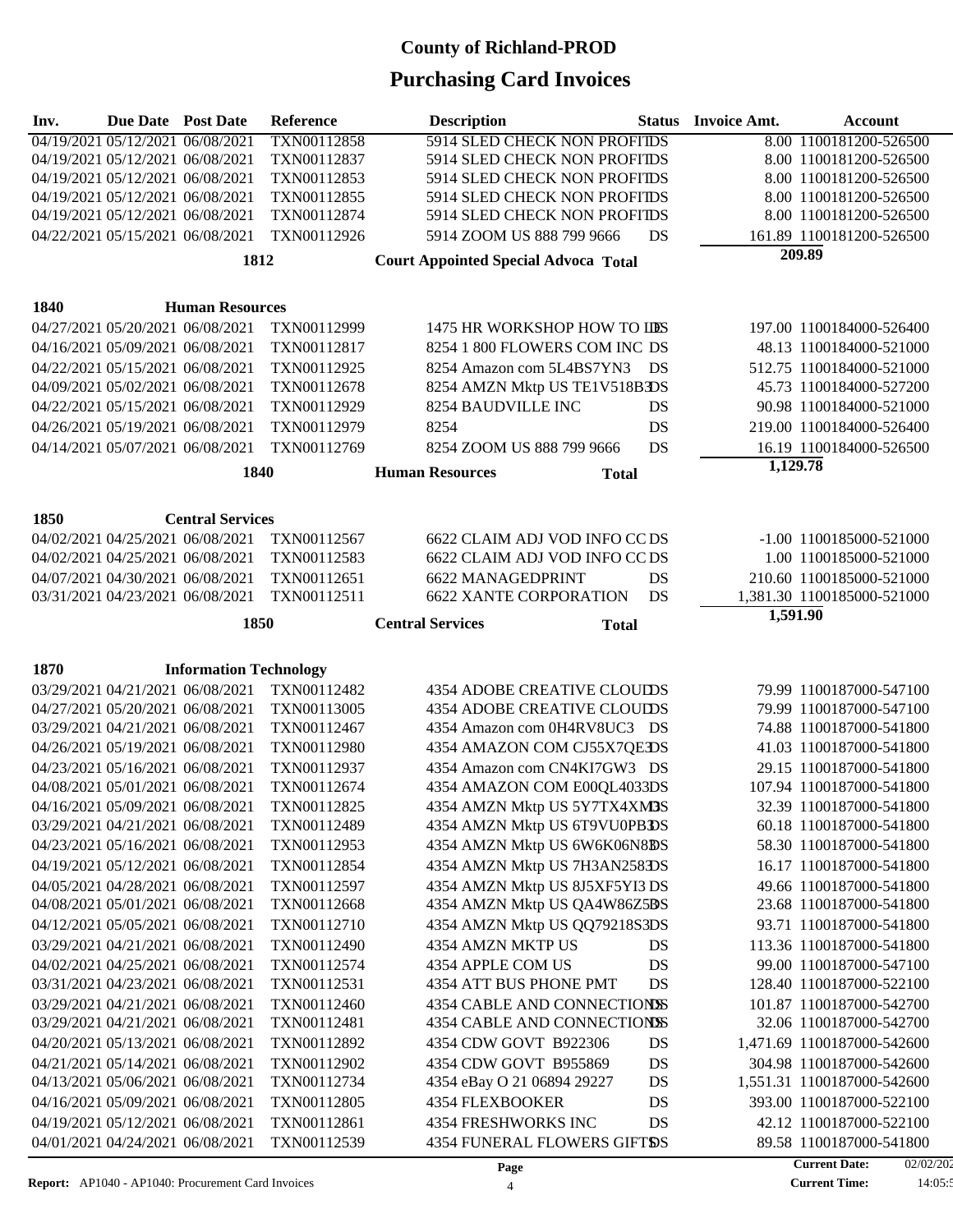| Inv. | <b>Due Date</b> Post Date                                            |                | Reference                             | <b>Description</b>                                         | <b>Status</b>   | <b>Invoice Amt.</b> | <b>Account</b>                                        |
|------|----------------------------------------------------------------------|----------------|---------------------------------------|------------------------------------------------------------|-----------------|---------------------|-------------------------------------------------------|
|      | 04/21/2021 05/14/2021 06/08/2021                                     |                | TXN00112899                           | 4354 MSFT E0400E6TDC                                       | $\overline{DS}$ |                     | 124.20 1100187000-547100                              |
|      | 04/23/2021 05/16/2021 06/08/2021                                     |                | TXN00112947                           | 4354 Pluralsight                                           | DS              |                     | 1,239.06 1100187000-526400                            |
|      | 04/21/2021 05/14/2021 06/08/2021                                     |                | TXN00112910                           | 4354 WEB NETWORKSOLUTIONSS                                 |                 |                     | 399.90 1100187000-547100                              |
|      | 04/01/2021 04/24/2021 06/08/2021                                     |                | TXN00112550                           | 4354 ZOOM US 888 799 9666                                  | DS              |                     | 161.89 1100187000-522100                              |
|      | 04/16/2021 05/09/2021 06/08/2021                                     |                | TXN00112822                           | 4354 ZOOM US 888 799 9666                                  | DS              |                     | 700.81 1100187000-522100                              |
|      | 04/26/2021 05/19/2021 06/08/2021                                     |                | TXN00112961                           | 4354 ZOOM US 888 799 9666                                  | DS              |                     | 239.23 1100187000-522100                              |
|      |                                                                      | 1870           |                                       | <b>Information Technology</b><br><b>Total</b>              |                 | 7,939.53            |                                                       |
|      |                                                                      |                |                                       |                                                            |                 |                     |                                                       |
| 1871 |                                                                      |                | <b>Geographic Information Systems</b> |                                                            |                 |                     |                                                       |
|      | 04/12/2021 05/05/2021 06/08/2021                                     |                | TXN00112711                           | 4441 AMAZON COM 1R1D373E3DS                                |                 |                     | 571.32 1100187100-521000                              |
|      | 04/19/2021 05/12/2021 06/08/2021                                     |                | TXN00112847                           | 4441 AMAZON COM 9J7KQ0YQDS                                 |                 |                     | 410.39 1100187100-521000                              |
|      | 04/05/2021 04/28/2021 06/08/2021                                     |                | TXN00112609                           | 4441 Amazon web services                                   | DS              |                     | 9.18 1100187100-526500                                |
|      | 04/14/2021 05/07/2021 06/08/2021                                     |                | TXN00112750                           | 4441 AMZN Mktp US D97WH1BP3S                               |                 |                     | 37.66 1100187100-521000                               |
|      | 04/09/2021 05/02/2021 06/08/2021                                     |                | TXN00112695                           | 4441 CRADLEPOINT                                           | DS              |                     | 360.00 1100187100-526500                              |
|      | 04/02/2021 04/25/2021 06/08/2021                                     |                | TXN00112576                           | 4441 LINODE                                                | DS              |                     | 200.00 1100187100-526500                              |
|      | 04/22/2021 05/15/2021 06/08/2021                                     |                | TXN00112915                           | 4441 Screencast O Matic                                    | DS              |                     | 36.00 1100187100-521000                               |
|      |                                                                      |                |                                       |                                                            |                 | 1,624.55            |                                                       |
|      |                                                                      | 1871           |                                       | <b>Geographic Information Systems Total</b>                |                 |                     |                                                       |
|      |                                                                      |                |                                       |                                                            |                 |                     |                                                       |
| 2010 |                                                                      | <b>Sheriff</b> |                                       |                                                            |                 |                     |                                                       |
|      | 04/06/2021 04/29/2021 06/08/2021                                     |                | TXN00112620                           | 0179 Amazon com 738EW24S3                                  | DS              |                     | 388.76 1207201005-529500                              |
|      | 04/23/2021 05/16/2021 06/08/2021                                     |                | TXN00112952                           | 0179 AMAZON COM LN02W7QPBS                                 |                 |                     | 125.26 1207201005-529500                              |
|      | 04/14/2021 05/07/2021 06/08/2021                                     |                | TXN00112767                           | 0179 AMAZON COM LR2JG1213DS                                |                 |                     | 92.92 1207201005-529500                               |
|      | 04/23/2021 05/16/2021 06/08/2021                                     |                | TXN00112954                           | 0179 Amazon com PI64A3903                                  | DS              |                     | 48.59 1207201005-529500                               |
|      | 04/26/2021 05/19/2021 06/08/2021                                     |                | TXN00112978                           | 0179 Amazon com PL0VT2UN3                                  | DS              |                     | 140.39 1207201005-529500                              |
|      | 04/23/2021 05/16/2021 06/08/2021                                     |                | TXN00112941                           | 0179 Amazon com XW2O19Q13                                  | DS              |                     | 129.58 1207201005-529500                              |
|      | 04/12/2021 05/05/2021 06/08/2021                                     |                | TXN00112722                           | 0179 AMZN Mktp US 0O3HS8HNBS                               |                 |                     | 62.87 1207201005-529500                               |
|      | 04/02/2021 04/25/2021 06/08/2021                                     |                | TXN00112581                           | 0179 AMZN Mktp US 6717Z8LA3DS                              |                 |                     | 78.69 1207201005-529500                               |
|      | 04/05/2021 04/28/2021 06/08/2021                                     |                | TXN00112603                           | 0179 AMZN Mktp US J904K5B73DS                              |                 |                     | 32.35 1207201005-529500                               |
|      | 04/07/2021 04/30/2021 06/08/2021                                     |                | TXN00112642                           | 0179 BATTERIES PLUS 660                                    | DS              |                     | 49.57 1207201005-529500                               |
|      | 04/26/2021 05/19/2021 06/08/2021                                     |                | TXN00112965                           | 0179 FAIRFIELD INN SUITES                                  | DS              |                     | 127.52 1207201005-529500                              |
|      | 04/14/2021 05/07/2021 06/08/2021                                     |                | TXN00112743                           | 0179 FREE TIMES LLC                                        | DS              |                     | 397.52 1207201005-529500                              |
|      | 04/14/2021 05/07/2021 06/08/2021                                     |                | TXN00112763                           | 0179 FREE TIMES LLC                                        | DS              |                     | 162.00 1207201005-529500                              |
|      | 04/27/2021 05/20/2021 06/08/2021                                     |                | TXN00113004                           | 0179 GRANDE SHORES                                         | DS              |                     | 1,974.57 1207201005-529500                            |
|      | 04/23/2021 05/16/2021 06/08/2021                                     |                | TXN00112943                           | 0179 HOLIDAY INN                                           | DS              |                     | 90.40 1207201005-529500                               |
|      | 04/26/2021 05/19/2021 06/08/2021                                     |                | TXN00112963                           | 0179 HOLIDAY INN                                           | DS              |                     | 180.80 1207201005-529500                              |
|      | 04/08/2021 05/01/2021 06/08/2021                                     |                | TXN00112676                           | 0179 IBS OF SOUTH CAROLINADS                               |                 |                     | 107.70 1207201005-529500                              |
|      | 04/14/2021 05/07/2021 06/08/2021                                     |                | TXN00112751                           | 0179 IDI                                                   | DS              |                     | 108.00 1207201005-529500                              |
|      | 04/12/2021 05/05/2021 06/08/2021<br>04/20/2021 05/13/2021 06/08/2021 |                | TXN00112725                           | 0179 LAWMENS DISTRIBUTIONDS<br>0179 LAWMENS DISTRIBUTIONDS |                 |                     | 284.99 1207201005-529500                              |
|      | 04/16/2021 05/09/2021 06/08/2021                                     |                | TXN00112888<br>TXN00112806            | 0179 OFFICE DEPOT 1165                                     | DS              |                     | 1,295.57 1207201005-529500<br>36.27 1207201005-529500 |
|      | 04/12/2021 05/05/2021 06/08/2021                                     |                | TXN00112705                           | 0179 OFFICE DEPOT 1214                                     | DS              |                     | 199.47 1207201005-529500                              |
|      | 04/16/2021 05/09/2021 06/08/2021                                     |                | TXN00112819                           | 0179 OFFICE DEPOT 1214                                     | DS              |                     | 26.76 1207201005-529500                               |
|      | 04/16/2021 05/09/2021 06/08/2021                                     |                | TXN00112823                           | 0179 SIGHTLER S FLORIST                                    | DS              |                     | 48.15 1207201005-529500                               |
|      | 03/31/2021 04/23/2021 06/08/2021                                     |                | TXN00112512                           | 0179 SPYASSOCIATES COM                                     | DS              |                     | 203.04 1207201005-529500                              |
|      | 04/15/2021 05/08/2021 06/08/2021                                     |                | TXN00112791                           | 0179 THOMSON WEST TCD                                      | DS              |                     | 1,413.61 1207201005-529500                            |
|      | 04/05/2021 04/28/2021 06/08/2021                                     |                | TXN00112590                           | 0179 TLO TRANSUNION                                        | DS              |                     | 195.06 1207201005-529500                              |
|      | 04/08/2021 05/01/2021 06/08/2021                                     |                | TXN00112659                           | 3261 FIELDS AMMO                                           | DS              |                     | 24,600.00 1100201000-524100                           |
|      | 03/29/2021 04/21/2021 06/08/2021                                     |                | TXN00112466                           | 3297 ACTION TARGETS                                        | DS              |                     | 350.69 1100201000-524100                              |
|      | 04/07/2021 04/30/2021 06/08/2021                                     |                | TXN00112641                           | 3297 ACTION TARGETS                                        | DS              |                     | 28.06 1100201000-524100                               |
|      | 03/30/2021 04/22/2021 06/08/2021                                     |                | TXN00112495                           | 3297 AMZN Mktp US 2O8E11HHDS                               |                 |                     | 23.22 1100201000-524100                               |
|      |                                                                      |                |                                       |                                                            |                 |                     |                                                       |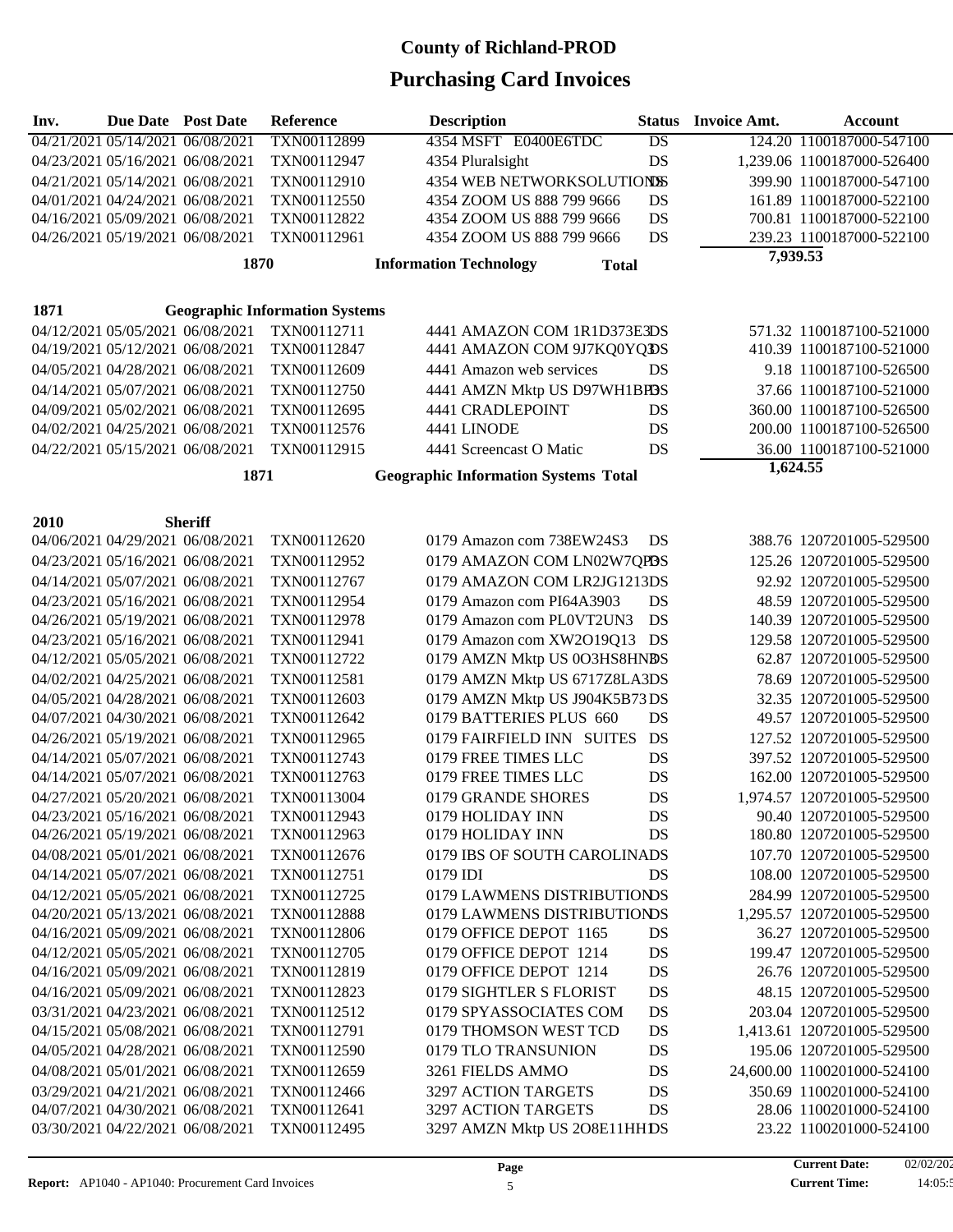| Reference<br>Due Date Post Date<br><b>Description</b><br><b>Status</b><br><b>Invoice Amt.</b><br>Inv.                      | <b>Account</b>                                       |
|----------------------------------------------------------------------------------------------------------------------------|------------------------------------------------------|
| TXN00112785<br>04/15/2021 05/08/2021 06/08/2021<br>3297 AMZN Mktp US GX0DR679DS                                            | 220.20 1100201000-529500                             |
| 03/29/2021 04/21/2021 06/08/2021<br>TXN00112478<br>3297 AMZN Mktp US HD8TS6ARBS                                            | 80.94 1100201000-524100                              |
| 3297 AMZN Mktp US MO3OP3QN2S<br>04/15/2021 05/08/2021 06/08/2021<br>TXN00112793                                            | 386.32 1100201000-521000                             |
| 3297 AMZN Mktp US N25IO9ANDS<br>04/21/2021 05/14/2021 06/08/2021<br>TXN00112895                                            | 50.96 1100201000-529500                              |
| 03/29/2021 04/21/2021 06/08/2021<br>TXN00112473<br>3297 AMZN Mktp US UA2HH25GDS                                            | 32.78 1100201000-524100                              |
| 04/08/2021 05/01/2021 06/08/2021<br>TXN00112670<br>3297 CCP INDUSTRIES HOSPECDS                                            | 358.94 1100201000-522500                             |
| 04/02/2021 04/25/2021 06/08/2021<br>TXN00112575<br>3297 COLUMBIA CHAMBER<br>DS                                             | 600.00 1100201000-521400                             |
| DS<br>04/09/2021 05/02/2021 06/08/2021<br>TXN00112682<br>3297 Fast Signs 143                                               | 195.00 1100201000-526100                             |
| 04/05/2021 04/28/2021 06/08/2021<br>TXN00112604<br>3297 FEDEX 405632494<br>DS                                              | 375.55 1100201000-529500                             |
| 04/27/2021 05/20/2021 06/08/2021<br>TXN00113001<br>3297 FEDEX 408335809<br>DS                                              | 30.34 1100201000-529500                              |
| <b>SDS</b><br>03/29/2021 04/21/2021 06/08/2021<br>TXN00112457<br>3297 HOLIDAY INN EXPRESS                                  | 90.81 1100201000-523900                              |
| TXN00112972<br>3297 IN DATAWORKS PLUS LLDS<br>04/26/2021 05/19/2021 06/08/2021                                             | 450.00 1100201000-522700                             |
| TXN00112689<br>3297 IN SHRED360<br>04/09/2021 05/02/2021 06/08/2021<br>DS                                                  | 349.00 1100201000-529500                             |
| 04/09/2021 05/02/2021 06/08/2021<br>TXN00112696<br>3297 IN TREVETT S<br>DS                                                 | 670.55 1100201000-526100                             |
| 04/14/2021 05/07/2021 06/08/2021<br>TXN00112771<br>3297 J A KING COMPANY<br>DS                                             | 291.00 1100201000-523000                             |
| DS<br>TXN00112694<br>3297 LEXISNEXIS EPIC<br>04/09/2021 05/02/2021 06/08/2021                                              | 707.81 1232201001-531600                             |
| DS<br>04/15/2021 05/08/2021 06/08/2021<br>TXN00112796<br>3297 LOWES 00907                                                  | 64.78 1100201000-522800                              |
| DS<br>04/01/2021 04/24/2021 06/08/2021<br>TXN00112564<br>3297 NORTONS STEREO                                               | 133.75 1100201000-529500                             |
| 04/12/2021 05/05/2021 06/08/2021<br>TXN00112726<br>3297 OMNI GROVE PARK INN<br>DS                                          | 337.87 1100201000-526400                             |
| 04/02/2021 04/25/2021 06/08/2021<br>TXN00112580<br>3297 PAYPAL BCLIFTON<br>DS                                              | 1,260.50 1100201000-526400                           |
| 3297 RENTOKIL NORTH<br>DS<br>04/01/2021 04/24/2021 06/08/2021<br>TXN00112553                                               | 34.00 1100201000-522600                              |
| TXN00112565<br>3297 RON SMITH AND<br>DS<br>04/01/2021 04/24/2021 06/08/2021                                                | 350.00 1100201000-523800                             |
| 04/08/2021 05/01/2021 06/08/2021<br>TXN00112665<br>3297 S I CL FRONT DESK<br>DS                                            | -440.99 1100201000-526400                            |
| 04/14/2021 05/07/2021 06/08/2021<br>TXN00112747<br><b>3297 STAYBRIDGE SUITES</b><br>DS                                     | 152.41 1100201000-523800                             |
| 04/01/2021 04/24/2021 06/08/2021<br>TXN00112548<br>3297 TFS FISHERSCI ECOM CHIDS                                           | 646.60 1100201000-523000                             |
| 04/07/2021 04/30/2021 06/08/2021<br>3297 THE HOME DEPOT 1110<br>TXN00112653<br>- DS                                        | 431.91 1100201000-523000                             |
| 3297 THE STATE NEWSPAPER DS<br>04/08/2021 05/01/2021 06/08/2021<br>TXN00112663                                             | 61.20 1100201000-526100                              |
| 04/06/2021 04/29/2021 06/08/2021<br>TXN00112617<br><b>8553 FORCE SCIENCE INSTITUTDS</b>                                    | 1,399.00 1207201005-529500                           |
| 04/05/2021 04/28/2021 06/08/2021<br>TXN00112613<br>8553 VELVETEX INC<br>DS                                                 | 405.00 1207201005-529500                             |
| 2010<br><b>Sheriff</b>                                                                                                     | 42,728.61                                            |
| <b>Total</b>                                                                                                               |                                                      |
|                                                                                                                            |                                                      |
| 2100<br><b>Detention Center</b><br>03/30/2021 04/22/2021 06/08/2021                                                        |                                                      |
| TXN00112502<br>1860 1140 PERRY MANN<br>DS<br>03/31/2021 04/23/2021 06/08/2021<br>TXN00112507<br>1860 1140 PERRY MANN<br>DS | 537.07 1100210000-522800<br>262.98 1100210000-522800 |
| 1860 1140 PERRY MANN<br>03/31/2021 04/23/2021 06/08/2021<br>TXN00112528                                                    | 122.79 1100210000-522800                             |
| DS<br>DS<br>04/12/2021 05/05/2021 06/08/2021<br>TXN00112728<br>1860 1140 PERRY MANN                                        | 950.40 1100210000-522800                             |
| 04/21/2021 05/14/2021 06/08/2021<br>TXN00112905<br>1860 1140 PERRY MANN<br>DS                                              | 119.56 1100210000-522800                             |
| DS<br>04/26/2021 05/19/2021 06/08/2021<br>TXN00112989<br>1860 1140 PERRY MANN                                              | 270.85 1100210000-522800                             |
| 04/01/2021 04/24/2021 06/08/2021<br>TXN00112551<br>1860 CAROLINA CONDITIONS DS                                             | 1,029.00 1100210000-522800                           |
| 03/29/2021 04/21/2021 06/08/2021<br>TXN00112458<br>1860 FORMS AND SUPPLY<br>DS                                             | 161.78 1100210000-521000                             |
| 04/08/2021 05/01/2021 06/08/2021<br>TXN00112657<br>1860 FORMS AND SUPPLY<br>DS                                             | 1,397.25 1100210000-521000                           |
| 04/08/2021 05/01/2021 06/08/2021<br>TXN00112669<br>1860 GIH<br>DS                                                          | 352.07 1100210000-522800                             |
| 04/16/2021 05/09/2021 06/08/2021<br>TXN00112828<br>1860 HUMANE RESTRAINT CO DS                                             | 424.50 1100210000-524000                             |
| 04/05/2021 04/28/2021 06/08/2021<br>TXN00112601<br>1860 LOWES 01064<br>DS                                                  | 20.48 1100210000-522800                              |
| 04/06/2021 04/29/2021 06/08/2021<br>TXN00112631<br>1860 LOWES 01064<br>DS                                                  | 25.83 1100210000-522800                              |
| 04/06/2021 04/29/2021 06/08/2021<br>TXN00112622<br>1860 LOWES 01064<br>DS                                                  | 32.14 1100210000-522800                              |
| 1860 NATURCHEM INC<br>04/21/2021 05/14/2021 06/08/2021<br>TXN00112912<br>DS                                                | 1,000.00 1100210000-522800                           |
| 04/19/2021 05/12/2021 06/08/2021<br>TXN00112848<br>1860 PSHAPES COL COLUMBIADS                                             | 152.11 1100210000-522800                             |
| 04/02/2021 04/25/2021 06/08/2021<br>TXN00112582<br>1860 SHEPPARD S GLASS INC DS                                            | 64.20 1100210000-522800                              |
| 03/29/2021 04/21/2021 06/08/2021<br>TXN00112453<br>1860 SPARKLE EXPRESS CAR DS                                             | -13.95 1100210000-521900                             |
| 03/29/2021 04/21/2021 06/08/2021<br>TXN00112477<br>1860 STAPLES DIRECT<br>DS                                               | 261.12 1100210000-521000                             |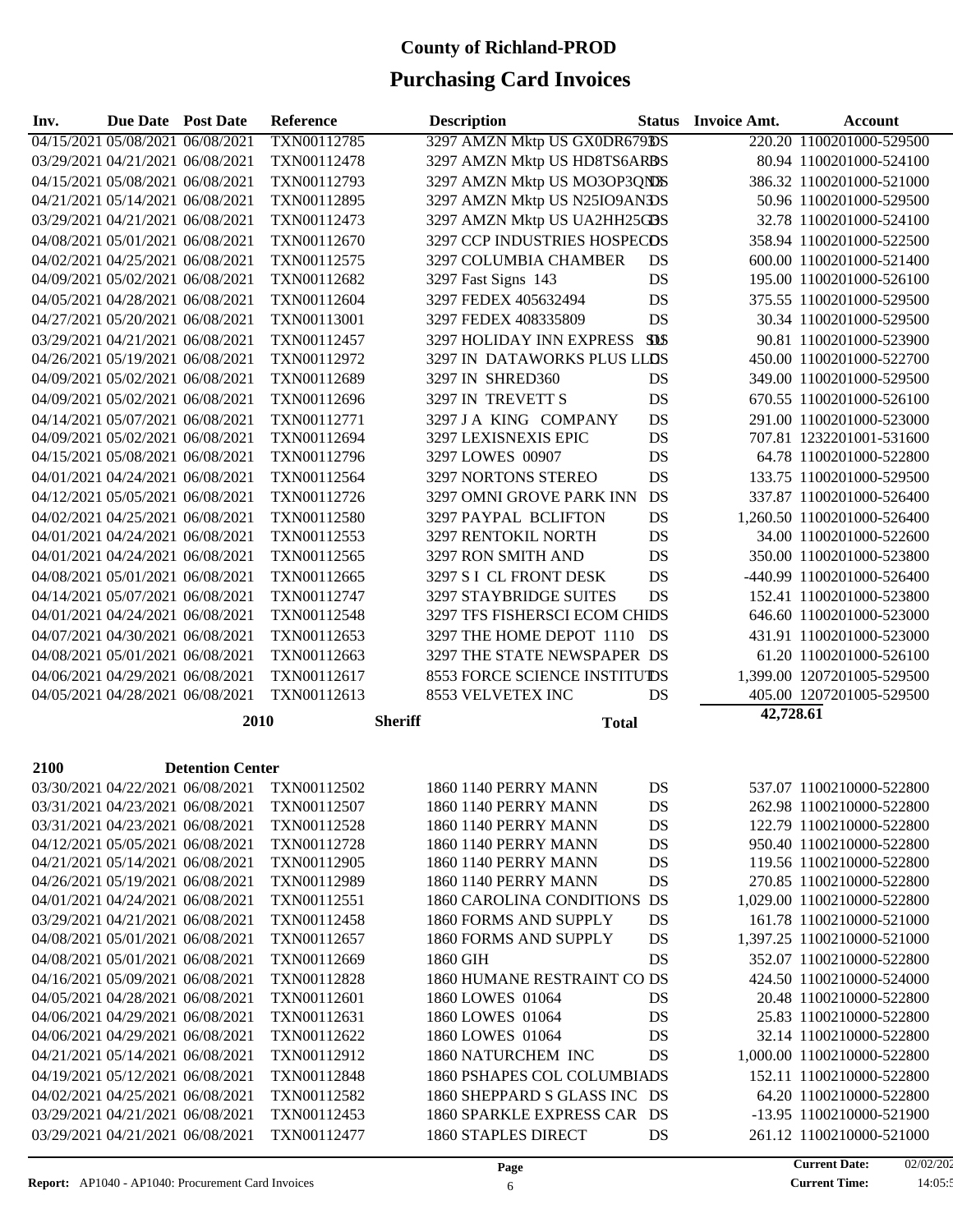| Inv. | <b>Due Date</b> Post Date        |                                  | Reference                            | <b>Description</b>                         | <b>Status</b>                         | <b>Invoice Amt.</b> | <b>Account</b>             |
|------|----------------------------------|----------------------------------|--------------------------------------|--------------------------------------------|---------------------------------------|---------------------|----------------------------|
|      | 04/13/2021 05/06/2021 06/08/2021 |                                  | TXN00112737                          | 1860 USA SUPPLY                            | DS                                    |                     | 1,334.88 1100210000-524400 |
|      |                                  | 03/31/2021 04/23/2021 06/08/2021 | TXN00112509                          | 1860 WAPER INC                             | DS                                    |                     | 518.61 1100210000-524400   |
|      |                                  | 04/07/2021 04/30/2021 06/08/2021 | TXN00112636                          | 1860 WAPER INC                             | DS                                    |                     | 356.61 1100210000-524400   |
|      | 04/22/2021 05/15/2021 06/08/2021 |                                  | TXN00112921                          |                                            | 1860 WM SUPERCENTER 1286 DS           |                     | 18.77 1100210000-521000    |
|      |                                  | 04/07/2021 04/30/2021 06/08/2021 | TXN00112647                          |                                            | 4475 ALL AMERICAN TROPHY DS           |                     | 44.55 1100210000-526600    |
|      |                                  | 04/19/2021 05/12/2021 06/08/2021 | TXN00112873                          | 4475 CHICK FIL A 01287                     | DS                                    |                     | 187.83 1100210000-524200   |
|      |                                  | 03/31/2021 04/23/2021 06/08/2021 | TXN00112534                          |                                            | 4475 FRANK S EXPRESS CAR DS           |                     | 10.00 1100210000-521900    |
|      |                                  | 04/21/2021 05/14/2021 06/08/2021 | TXN00112904                          |                                            | 4475 SMITH RUBBER STAMPS DS           |                     | 82.62 1100210000-524100    |
|      |                                  | 04/07/2021 04/30/2021 06/08/2021 | TXN00112640                          |                                            | 4475 SPARKLE EXPRESS CAR DS           |                     | 15.00 1100210000-521900    |
|      |                                  | 04/23/2021 05/16/2021 06/08/2021 | TXN00112950                          |                                            | 4475 SPARKLE EXPRESS CAR DS           |                     | 8.00 1100210000-521900     |
|      | 04/26/2021 05/19/2021 06/08/2021 |                                  | TXN00112968                          | 4475 WAL MART 1286                         | DS                                    |                     | 312.54 1100210000-524400   |
|      | 04/26/2021 05/19/2021 06/08/2021 |                                  | TXN00112988                          | 4475 WALGREENS 11379                       | DS                                    |                     | 259.01 1100210000-524400   |
|      | 04/05/2021 04/28/2021 06/08/2021 |                                  | TXN00112616                          | 9718 AMERICAN JAIL                         | DS                                    |                     | 50.00 1100210000-521400    |
|      |                                  | 04/06/2021 04/29/2021 06/08/2021 | TXN00112632                          | 9718 AMERICAN JAIL                         | DS                                    |                     | 50.00 1100210000-521400    |
|      |                                  | 04/07/2021 04/30/2021 06/08/2021 | TXN00112649                          | 9718 AMERICAN JAIL                         | DS                                    |                     | 150.00 1100210000-526400   |
|      |                                  | 04/16/2021 05/09/2021 06/08/2021 | TXN00112820                          |                                            | 9718 AMZN Mktp US WA7YS4SU3S          |                     | 97.93 1100210000-521000    |
|      |                                  | 04/27/2021 05/20/2021 06/08/2021 | TXN00113003                          |                                            | 9718 ZARC INTERNATIONAL INOS          |                     | 865.06 1100210000-524100   |
|      |                                  |                                  |                                      |                                            |                                       | 11,531.59           |                            |
|      |                                  | 2100                             |                                      | <b>Detention Center</b>                    | <b>Total</b>                          |                     |                            |
|      |                                  |                                  |                                      |                                            |                                       |                     |                            |
| 2200 |                                  |                                  | <b>Emergency Services Department</b> |                                            |                                       |                     |                            |
|      |                                  | 04/20/2021 05/13/2021 06/08/2021 | TXN00112877                          | 1054 CAPITAL ELEC W                        | DS                                    |                     | 11.22 1206220000-522801    |
|      |                                  | 04/21/2021 05/14/2021 06/08/2021 | TXN00112903                          |                                            | 1054 SURPLUS MATERIAL<br>DS           |                     | 22.47 1206220000-522801    |
|      |                                  | 04/16/2021 05/09/2021 06/08/2021 | TXN00112833                          |                                            | 1481 IBS OF SOUTH CAROLINADS          |                     | 595.08 1206220000-522801   |
|      |                                  | 04/01/2021 04/24/2021 06/08/2021 | TXN00112557                          |                                            | 1481 TRIBLES INC COLUMBIA DS          |                     | 137.49 1206220000-522801   |
|      |                                  | 03/29/2021 04/21/2021 06/08/2021 | TXN00112455                          |                                            | 1481 UNITED REFRIG BR U2<br>DS        |                     | 137.90 1206220000-522801   |
|      |                                  | 04/01/2021 04/24/2021 06/08/2021 | TXN00112549                          |                                            | <b>DS</b><br>1481 UNITED REFRIG BR U2 |                     | 148.42 1206220000-522801   |
|      |                                  | 04/16/2021 05/09/2021 06/08/2021 | TXN00112800                          | 3755 GRAINGER                              | DS                                    |                     | 12.15 1100220000-522700    |
|      | 04/05/2021 04/28/2021 06/08/2021 |                                  | TXN00112599                          |                                            | 3755 IN TIME MANAGEMENT DS            |                     | 1,212.13 1100220000-521000 |
|      | 03/30/2021 04/22/2021 06/08/2021 |                                  | TXN00112499                          |                                            | 3755 NORTHEAST TROPHIES<br>DS         |                     | 40.99 1100220000-523700    |
|      | 03/31/2021 04/23/2021 06/08/2021 |                                  | TXN00112506                          | <b>3755 SIAOAI</b>                         | DS                                    |                     | 120.00 1206220000-526400   |
|      | 03/31/2021 04/23/2021 06/08/2021 |                                  | TXN00112516                          |                                            | 4768 JOHNSTONE SUPPLY 394 DS          |                     | 21.71 1206220000-522801    |
|      |                                  | 2200                             |                                      | <b>Emergency Services Department Total</b> |                                       | 2,459.56            |                            |
|      |                                  |                                  |                                      |                                            |                                       |                     |                            |
|      |                                  |                                  |                                      |                                            |                                       |                     |                            |
| 2210 |                                  | <b>EMS</b>                       |                                      |                                            |                                       |                     |                            |
|      |                                  | 04/14/2021 05/07/2021 06/08/2021 | TXN00112756                          |                                            | 3755 ENERSPECT MEDICAL<br>DS          |                     | 1,339.97 1100221000-524900 |
|      |                                  | 04/16/2021 05/09/2021 06/08/2021 | TXN00112816                          | 3755 GRAINGER                              | DS                                    |                     | 325.84 1100221000-522700   |
|      |                                  | 04/21/2021 05/14/2021 06/08/2021 | TXN00112911                          | 3755 GRAINGER                              | DS                                    |                     | 524.66 1100221000-522700   |
|      | 04/14/2021 05/07/2021 06/08/2021 |                                  | TXN00112760                          | 3755 OFFICE DEPOT 1214                     | DS                                    |                     | 496.56 1100221000-521000   |
|      |                                  | 2210                             |                                      | <b>EMS</b>                                 | <b>Total</b>                          | 2,687.03            |                            |
|      |                                  |                                  |                                      |                                            |                                       |                     |                            |
| 2300 |                                  | <b>Planning</b>                  |                                      |                                            |                                       |                     |                            |
|      | 04/12/2021 05/05/2021 06/08/2021 |                                  | TXN00112729                          |                                            | 7832 ADOBE ACROPRO SUBS DS            |                     | 14.99 1100230000-547100    |
|      | 04/01/2021 04/24/2021 06/08/2021 |                                  | TXN00112544                          |                                            | 7832 AMERICAN PLANNING A DS           |                     | 99.00 1100230000-521400    |
|      | 04/01/2021 04/24/2021 06/08/2021 |                                  | TXN00112560                          |                                            | 7832 AMERICAN PLANNING A DS           |                     | 325.00 1100230000-526400   |
|      |                                  | 04/09/2021 05/02/2021 06/08/2021 | TXN00112688                          | 7832 APPLE COM BILL                        | DS                                    |                     | 6.99 1100230000-547100     |
|      |                                  | 04/27/2021 05/20/2021 06/08/2021 | TXN00113006                          | 7832 ASFPM MADISON WI                      | DS                                    |                     | 165.00 1100230000-521400   |
|      |                                  |                                  |                                      |                                            |                                       |                     | 610.98                     |
|      |                                  | 2300                             |                                      | <b>Planning</b>                            | <b>Total</b>                          |                     |                            |
|      |                                  |                                  |                                      |                                            |                                       |                     |                            |
| 2320 |                                  | <b>Building Inspections</b>      |                                      |                                            |                                       |                     |                            |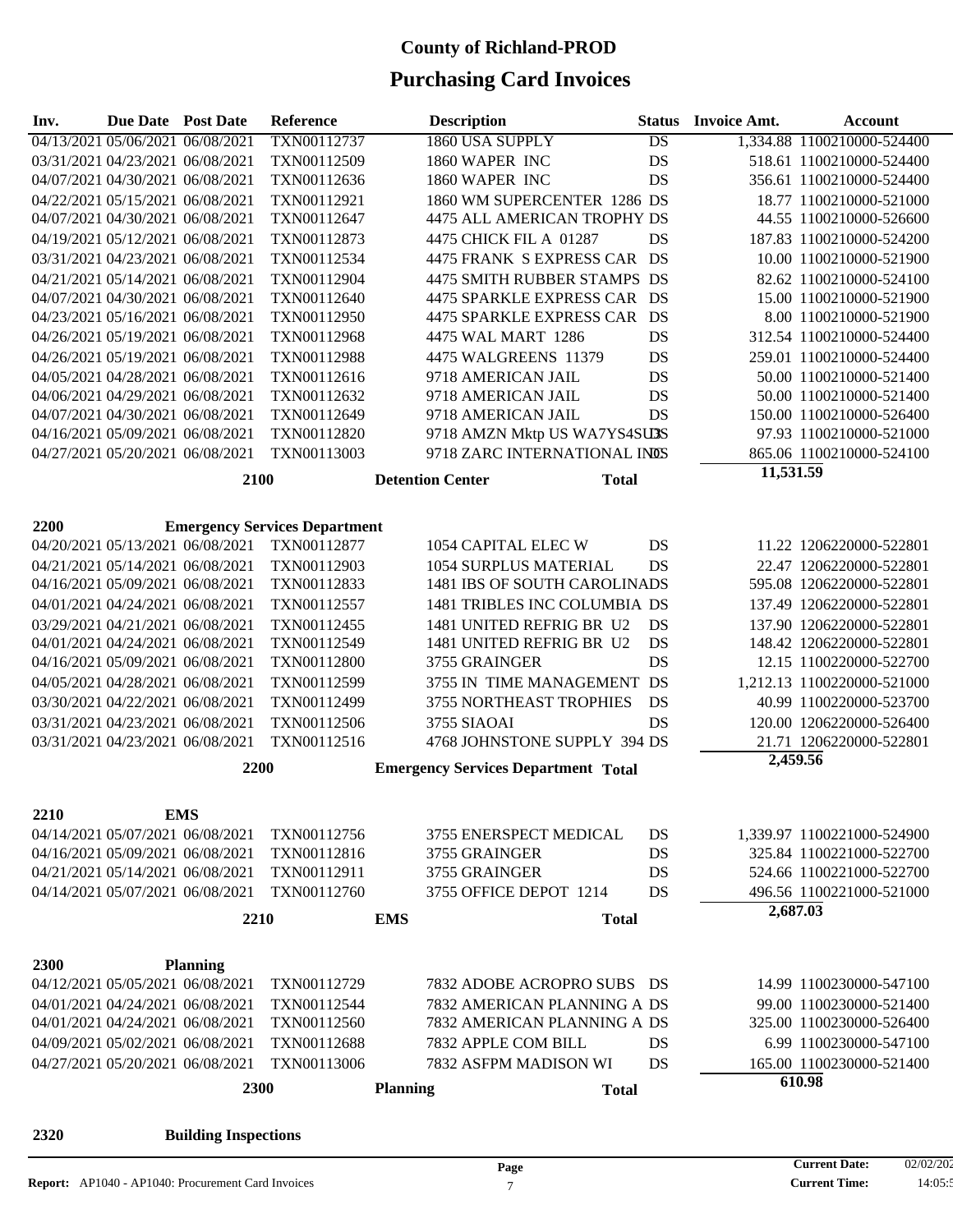| Inv. | Due Date Post Date                                                   |                                  | <b>Reference</b>                   | <b>Description</b>                                                   | <b>Status</b> | <b>Invoice Amt.</b> | <b>Account</b>             |
|------|----------------------------------------------------------------------|----------------------------------|------------------------------------|----------------------------------------------------------------------|---------------|---------------------|----------------------------|
|      | 04/15/2021 05/08/2021 06/08/2021                                     |                                  | TXN00112783                        | 0027 INT L CODE COUNCIL INCDS                                        |               |                     | 309.00 1100232000-526400   |
|      | 04/05/2021 04/28/2021 06/08/2021                                     |                                  | TXN00112592                        | 0027 PERMITTECHNATION                                                | DS            |                     | 100.00 1100232000-526400   |
|      |                                                                      | 2320                             |                                    | <b>Building Inspections</b><br><b>Total</b>                          |               |                     | 409.00                     |
|      |                                                                      |                                  |                                    |                                                                      |               |                     |                            |
| 2400 |                                                                      | Coroner                          |                                    |                                                                      |               |                     |                            |
|      | 04/09/2021 05/02/2021 06/08/2021                                     |                                  | TXN00112677                        | <b>6674 ATLANCO WEB</b>                                              | DS            |                     | -102.10 1100240000-524100  |
|      | 04/23/2021 05/16/2021 06/08/2021                                     |                                  | TXN00112940                        | <b>6674 DEHART AUTO PARTS</b>                                        | DS            |                     | 67.39 1100240000-526800    |
|      |                                                                      |                                  |                                    |                                                                      |               |                     | 182.31 1100240000-524900   |
|      | 04/26/2021 05/19/2021 06/08/2021<br>03/29/2021 04/21/2021 06/08/2021 |                                  | TXN00112981<br>TXN00112488         | <b>6674 DTV DIRECTV SERVICE</b><br><b>6674 ESCAPOLOGY COLUMBIADS</b> | DS            |                     | 125.96 1100240000-521000   |
|      |                                                                      |                                  |                                    |                                                                      |               |                     |                            |
|      | 04/09/2021 05/02/2021 06/08/2021                                     |                                  | TXN00112683                        | 6674 LOWES 00433                                                     | DS            |                     | 19.35 1100240000-521000    |
|      | 04/14/2021 05/07/2021 06/08/2021                                     |                                  | TXN00112775                        | 6674 LOWES 00433                                                     | DS            |                     | 43.52 1100240000-521000    |
|      | 04/12/2021 05/05/2021 06/08/2021                                     |                                  | TXN00112723                        | 6674 OFFICE DEPOT 2349                                               | DS            |                     | 12.94 1100240000-521000    |
|      | 04/16/2021 05/09/2021 06/08/2021                                     |                                  | TXN00112801                        | 6674 THE HOME DEPOT 1110                                             | DS            |                     | 19.40 1100240000-521000    |
|      | 04/16/2021 05/09/2021 06/08/2021                                     |                                  | TXN00112812                        | 6674 WAVE TRENMEDIA                                                  | DS            |                     | 1,200.00 1100240000-527200 |
|      | 04/05/2021 04/28/2021 06/08/2021                                     |                                  | TXN00112600                        | 6770 Adobe Inc                                                       | DS            |                     | 14.99 1100240000-521000    |
|      | 04/26/2021 05/19/2021 06/08/2021                                     |                                  | TXN00112964                        | 6770 CHEWY COM                                                       | DS            |                     | 252.01 1100240000-526800   |
|      | 04/12/2021 05/05/2021 06/08/2021                                     |                                  | TXN00112712                        | <b>6770 HARBOR FREIGHT TOOLSDS</b>                                   |               |                     | 78.81 1100240000-524900    |
|      | 04/16/2021 05/09/2021 06/08/2021                                     |                                  | TXN00112811                        | 6770 OFFICE DEPOT 1214                                               | DS            |                     | 446.20 1100240000-524900   |
|      | 04/19/2021 05/12/2021 06/08/2021                                     |                                  | TXN00112849                        | 6770 OFFICE DEPOT 1214                                               | DS            |                     | 408.24 1100240000-524900   |
|      | 04/19/2021 05/12/2021 06/08/2021                                     |                                  | TXN00112870                        | 6770 OFFICE DEPOT 1214                                               | DS            |                     | 370.28 1100240000-524900   |
|      | 04/19/2021 05/12/2021 06/08/2021                                     |                                  | TXN00112867                        | 6770 OFFICEMAX OFFICEDEPTDS                                          |               |                     | 32.72 1100240000-521000    |
|      | 04/05/2021 04/28/2021 06/08/2021                                     |                                  | TXN00112614                        | 6770 ROYAL IMAGE                                                     | DS            |                     | 216.00 1100240000-524900   |
|      | 04/06/2021 04/29/2021 06/08/2021                                     |                                  | TXN00112618                        | 6770 SOUTH CAROLINA                                                  | DS            |                     | 200.00 1100240000-521400   |
|      | 03/30/2021 04/22/2021 06/08/2021                                     |                                  | TXN00112496                        | 6770 SQ CAMBELLS CLEANINOS                                           |               |                     | 1,500.00 1100240000-527200 |
|      | 03/31/2021 04/23/2021 06/08/2021                                     |                                  | TXN00112535                        | 6770 SQ CAMBELLS CLEANINOS                                           |               |                     | 1,000.00 1100240000-527200 |
|      | 04/01/2021 04/24/2021 06/08/2021                                     |                                  | TXN00112562                        | 6770 SQ TERRACOTTA                                                   | DS            |                     | 150.00 1100240000-521000   |
|      | 04/01/2021 04/24/2021 06/08/2021                                     |                                  | TXN00112552                        | 6770 SQ TERRACOTTA                                                   | DS            |                     | 289.44 1100240000-527200   |
|      | 04/12/2021 05/05/2021 06/08/2021                                     |                                  | TXN00112697                        | 6770 ULINE SHIP SUPPLIES                                             | DS            |                     | 485.52 1100240000-524900   |
|      |                                                                      | 2400                             |                                    | <b>Total</b><br>Coroner                                              |               | 7,012.98            |                            |
|      |                                                                      |                                  |                                    |                                                                      |               |                     |                            |
| 3000 |                                                                      |                                  | <b>Public Works Administration</b> |                                                                      |               |                     |                            |
|      | 04/07/2021 04/30/2021 06/08/2021                                     |                                  | TXN00112645                        | 3818 OFFICE DEPOT 2127                                               | DS            |                     | 64.78 1100300000-521000    |
|      | 04/01/2021 04/24/2021 06/08/2021                                     |                                  | TXN00112546                        | 3818 ZOOM US 888 799 9666                                            | DS            |                     | 161.89 1100300000-521000   |
|      |                                                                      |                                  |                                    |                                                                      |               |                     | 226.67                     |
|      |                                                                      | 3000                             |                                    | <b>Public Works Administration</b><br><b>Total</b>                   |               |                     |                            |
|      |                                                                      |                                  |                                    |                                                                      |               |                     |                            |
| 3005 |                                                                      | <b>Engineering Division</b>      |                                    |                                                                      |               |                     |                            |
|      |                                                                      | 03/29/2021 04/21/2021 06/08/2021 | TXN00112469                        | 1638 IN MH CORBIN LLC                                                | DS            |                     | 1,118.00 1100300500-525400 |
|      | 04/13/2021 05/06/2021 06/08/2021                                     |                                  | TXN00112739                        | 3818 Whitepages                                                      | DS            |                     | 4.99 1100300500-526400     |
|      |                                                                      | 3005                             |                                    | <b>Engineering Division</b><br><b>Total</b>                          |               | 1,122.99            |                            |
|      |                                                                      |                                  |                                    |                                                                      |               |                     |                            |
| 3020 |                                                                      | <b>Road Maintenance</b>          |                                    |                                                                      |               |                     |                            |
|      | 04/01/2021 04/24/2021 06/08/2021                                     |                                  | TXN00112554                        | 0076 C B FORREST WORKWEARS                                           |               |                     | 290.95 1216302000-523300   |
|      | 04/21/2021 05/14/2021 06/08/2021                                     |                                  | TXN00112906                        | 0076 C B FORREST WORKWEARS                                           |               |                     | 118.24 1216302000-524100   |
|      | 04/15/2021 05/08/2021 06/08/2021                                     |                                  | TXN00112798                        | 0076 FORTILINE COLUMBIA                                              | DS            |                     | 128.41 1216302000-523300   |
|      | 04/12/2021 05/05/2021 06/08/2021                                     |                                  | TXN00112714                        | 0076 IN ACCESS ANALYTICALDS                                          |               |                     | 25.00 1216302000-527200    |
|      | 04/16/2021 05/09/2021 06/08/2021                                     |                                  | TXN00112830                        | 0076 IN ACCESS ANALYTICALDS                                          |               |                     | 25.00 1216302000-527200    |
|      | 04/26/2021 05/19/2021 06/08/2021                                     |                                  | TXN00112990                        | 0076 NORTHEAST TROPHIES                                              | DS            |                     | 58.32 1216302000-521000    |
|      | 04/21/2021 05/14/2021 06/08/2021                                     |                                  | TXN00112894                        | 0076 SOUTHERN VAC                                                    | DS            |                     | 63.55 1216302000-523300    |
|      | 04/05/2021 04/28/2021 06/08/2021                                     |                                  | TXN00112611                        | 0076 THE HOME DEPOT 1109                                             | DS            |                     | 815.39 1216302000-523300   |
|      |                                                                      |                                  |                                    |                                                                      |               |                     |                            |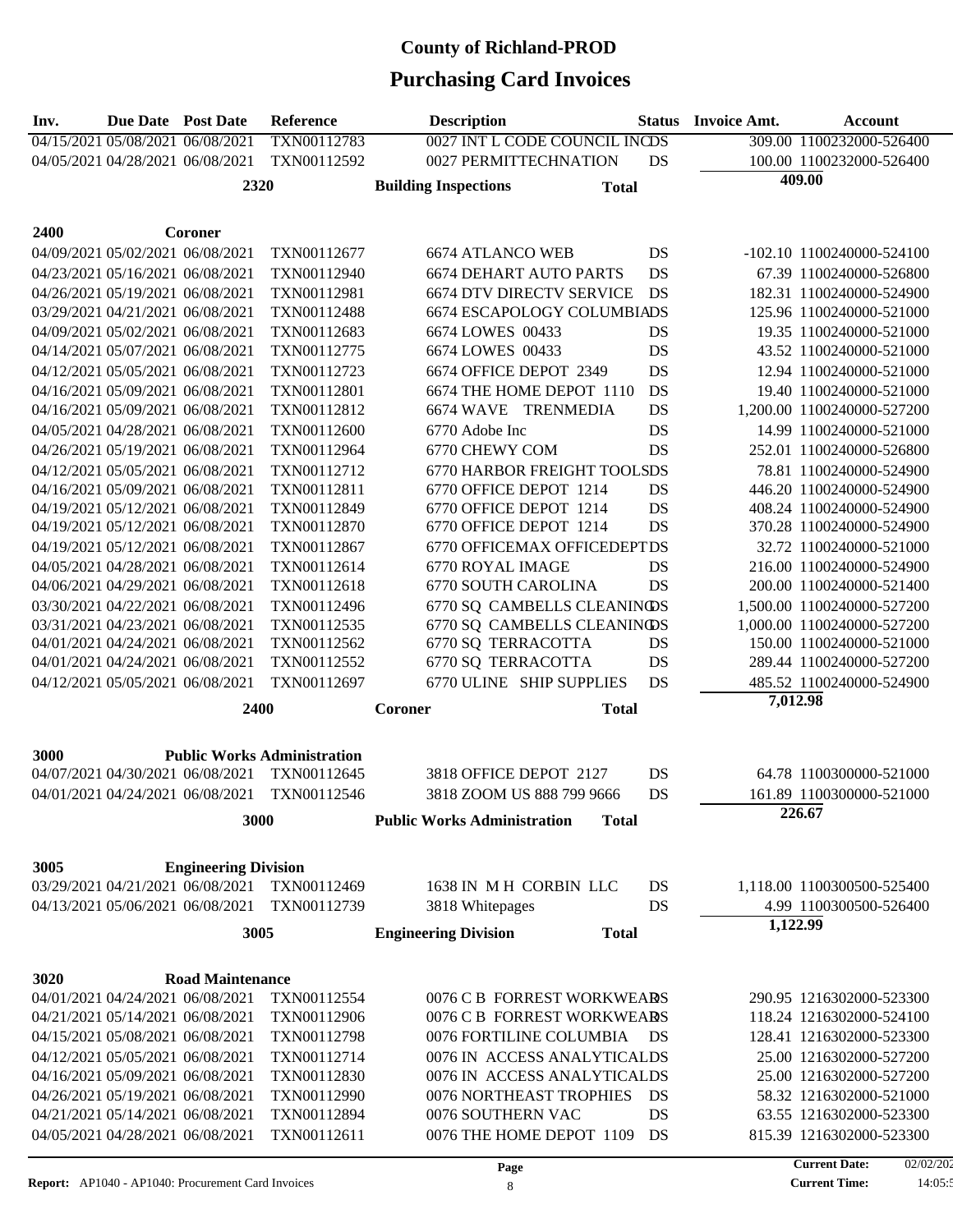# **Purchasing Card Invoices**

| Inv. | Due Date Post Date                                                   |                                  | Reference                                    | <b>Description</b>                                         |              | <b>Status</b> Invoice Amt. | Account                                             |
|------|----------------------------------------------------------------------|----------------------------------|----------------------------------------------|------------------------------------------------------------|--------------|----------------------------|-----------------------------------------------------|
|      | 04/08/2021 05/01/2021 06/08/2021                                     |                                  | TXN00112664                                  | 0076 THE WISE MOBILE HOME DS                               |              |                            | 1,450.00 1216302000-527200                          |
|      | 03/31/2021 04/23/2021 06/08/2021                                     |                                  | TXN00112514                                  | <b>1638 HAYES INSTRUMENT</b>                               | DS           |                            | 651.00 1216302000-530700                            |
|      | 03/31/2021 04/23/2021 06/08/2021                                     |                                  | TXN00112529                                  | 1638 HAYES INSTRUMENT                                      | DS           |                            | 538.00 1216302000-530700                            |
|      | 04/07/2021 04/30/2021 06/08/2021                                     |                                  | TXN00112650                                  | 3818 BLYTHEWOOD FEED ANDDS                                 |              |                            | 130.98 1216302000-523500                            |
|      | 03/31/2021 04/23/2021 06/08/2021                                     |                                  | TXN00112527                                  | 3818 C B FORREST WORKWEARS                                 |              |                            | 118.24 1216302000-524100                            |
|      | 04/02/2021 04/25/2021 06/08/2021                                     |                                  | TXN00112588                                  | 3818 GB SHOES 26                                           | DS           |                            | 113.27 1216302000-524100                            |
|      |                                                                      | 3020                             |                                              | <b>Road Maintenance</b>                                    | <b>Total</b> | 4,526.35                   |                                                     |
|      |                                                                      |                                  |                                              |                                                            |              |                            |                                                     |
| 3022 |                                                                      | <b>Stormwater Management</b>     |                                              |                                                            |              |                            |                                                     |
|      |                                                                      | 04/19/2021 05/12/2021 06/08/2021 | TXN00112875                                  | 8295 ACADEMY SPORTS                                        | DS           |                            | 237.58 1208302200-524100                            |
|      | 04/06/2021 04/29/2021 06/08/2021                                     |                                  | TXN00112628                                  | 8295 COLUMBIA FIREFLIES LLOS                               |              |                            | 59.64 1208302200-526100                             |
|      | 04/21/2021 05/14/2021 06/08/2021                                     |                                  | TXN00112907                                  | 8295 PODS OF COLUMBIA SC DS                                |              |                            | 803.49 1208302200-526500                            |
|      |                                                                      | 3022                             |                                              | <b>Stormwater Management</b>                               | <b>Total</b> | 1,100.71                   |                                                     |
|      |                                                                      |                                  |                                              |                                                            |              |                            |                                                     |
| 3061 |                                                                      | <b>New Development</b>           |                                              |                                                            |              |                            |                                                     |
|      |                                                                      |                                  | 03/31/2021 04/23/2021 06/08/2021 TXN00112508 | 7832 APPLE COM BILL                                        | DS           |                            | 9.99 1216306100-547100<br>9.99                      |
|      |                                                                      | 3061                             |                                              | <b>New Development</b>                                     | <b>Total</b> |                            |                                                     |
|      |                                                                      |                                  |                                              |                                                            |              |                            |                                                     |
| 3062 |                                                                      | <b>Animal Care</b>               |                                              |                                                            |              |                            |                                                     |
|      | 04/26/2021 05/19/2021 06/08/2021                                     |                                  | TXN00112967                                  | 1758 EASTERN BUSINESS FORMOS                               |              |                            | 467.46 1100306200-526800                            |
|      | 04/27/2021 05/20/2021 06/08/2021                                     |                                  | TXN00113011                                  | 1758 NATIONAL BAND AND TAOS                                |              |                            | 1,181.19 1100306200-526800                          |
|      | 03/31/2021 04/23/2021 06/08/2021                                     |                                  | TXN00112536                                  | 1758 PAYPAL SCACCA SCACCAS                                 |              |                            | 70.00 1100306200-521400                             |
|      |                                                                      | 3062                             |                                              | <b>Animal Care</b>                                         | <b>Total</b> | 1,718.65                   |                                                     |
|      |                                                                      |                                  |                                              |                                                            |              |                            |                                                     |
| 3170 |                                                                      |                                  | Facilities&Ground Maint Divisi               |                                                            |              |                            |                                                     |
|      | 04/12/2021 05/05/2021 06/08/2021<br>04/14/2021 05/07/2021 06/08/2021 |                                  | TXN00112699<br>TXN00112753                   | 0957 CAROLINA FRESH FARMSDS<br>0957 CAROLINA FRESH FARMSDS |              |                            | 39.96 1100317000-522800<br>106.92 1100317000-522800 |
|      | 04/19/2021 05/12/2021 06/08/2021                                     |                                  | TXN00112838                                  | 0957 CAROLINA POWER                                        | DS           |                            | 8.56 1100317000-522700                              |
|      | 04/02/2021 04/25/2021 06/08/2021                                     |                                  | TXN00112568                                  | 0957 HILTONS POWER                                         | DS           |                            | 302.70 1100317000-522700                            |
|      | 03/29/2021 04/21/2021 06/08/2021                                     |                                  | TXN00112464                                  | 0957 SITEONE LANDSCAPE                                     | DS           |                            | 64.57 1100317000-522800                             |
|      | 03/29/2021 04/21/2021 06/08/2021                                     |                                  | TXN00112484                                  | 0957 SITEONE LANDSCAPE                                     | DS           |                            | 56.45 1100317000-522800                             |
|      | 04/07/2021 04/30/2021 06/08/2021                                     |                                  | TXN00112648                                  | 0957 SITEONE LANDSCAPE                                     | DS           |                            | 257.32 1100317000-522800                            |
|      | 04/08/2021 05/01/2021 06/08/2021                                     |                                  | TXN00112667                                  | 0957 SITEONE LANDSCAPE                                     | DS           |                            | 124.06 1100317000-522800                            |
|      | 04/14/2021 05/07/2021 06/08/2021                                     |                                  | TXN00112772                                  | 0957 SITEONE LANDSCAPE                                     | DS           |                            | 115.61 1100317000-522800                            |
|      | 04/16/2021 05/09/2021 06/08/2021                                     |                                  | TXN00112804                                  | 0957 SPARROW KENNEDY                                       | DS           |                            | 10.06 1100317000-522700                             |
|      | 04/02/2021 04/25/2021 06/08/2021                                     |                                  | TXN00112579                                  | 0957 THOMPSON RENTAL                                       | DS           |                            | 211.41 1100317000-522800                            |
|      | 04/09/2021 05/02/2021 06/08/2021                                     |                                  | TXN00112685                                  | 1054 1140 PERRY MANN                                       | DS           |                            | 300.77 1100317000-522800                            |
|      | 04/06/2021 04/29/2021 06/08/2021                                     |                                  | TXN00112633                                  | 1054 CES 31                                                | DS           |                            | 25.28 1100317000-522800                             |
|      | 04/06/2021 04/29/2021 06/08/2021                                     |                                  | TXN00112625                                  | 1054 CES 31                                                | DS           |                            | 346.99 1100317000-522800                            |
|      | 04/13/2021 05/06/2021 06/08/2021                                     |                                  | TXN00112741                                  | 1054 CES 31                                                | DS           |                            | 33.38 1100317000-522800                             |
|      | 04/19/2021 05/12/2021 06/08/2021                                     |                                  | TXN00112872                                  | 1054 CES 31                                                | DS           |                            | 32.40 1100317000-522800                             |
|      | 04/20/2021 05/13/2021 06/08/2021                                     |                                  | TXN00112885                                  | 1054 CES 31                                                | DS           |                            | 162.00 1100317000-522800                            |
|      | 04/21/2021 05/14/2021 06/08/2021                                     |                                  | TXN00112914                                  | 1054 CES 31                                                | DS           |                            | 61.56 1100317000-522800                             |
|      | 03/29/2021 04/21/2021 06/08/2021                                     |                                  | TXN00112474                                  | 1054 GRAINGER                                              | DS           |                            | 216.39 1100317000-522800                            |
|      | 04/14/2021 05/07/2021 06/08/2021                                     |                                  | TXN00112764                                  | 1054 GRAYBAR ELECTRIC                                      | DS           |                            | 367.22 1100317000-522800                            |
|      | 04/14/2021 05/07/2021 06/08/2021                                     |                                  | TXN00112744                                  | 1054 GRAYBAR ELECTRIC                                      | DS           |                            | 71.86 1100317000-522800                             |
|      | 04/16/2021 05/09/2021 06/08/2021                                     |                                  | TXN00112803                                  | 1054 GRAYBAR ELECTRIC                                      | DS           |                            | 462.03 1100317000-522800                            |
|      | 04/16/2021 05/09/2021 06/08/2021<br>04/05/2021 04/28/2021 06/08/2021 |                                  | TXN00112815                                  | 1054 GRAYBAR ELECTRIC                                      | DS           |                            | 1.93 1100317000-522800<br>321.00 1100317000-522800  |
|      | 04/08/2021 05/01/2021 06/08/2021                                     |                                  | TXN00112591<br>TXN00112661                   | 1451 GRAYBAR ELECTRIC<br>1451 GRAYBAR ELECTRIC             | DS<br>DS     |                            | 321.00 1100317000-522800                            |
|      |                                                                      |                                  |                                              |                                                            |              |                            |                                                     |

**Report:** AP1040 - AP1040: Procurement Card Invoices 9

<sup>02/02/202</sup>  $14:05:3$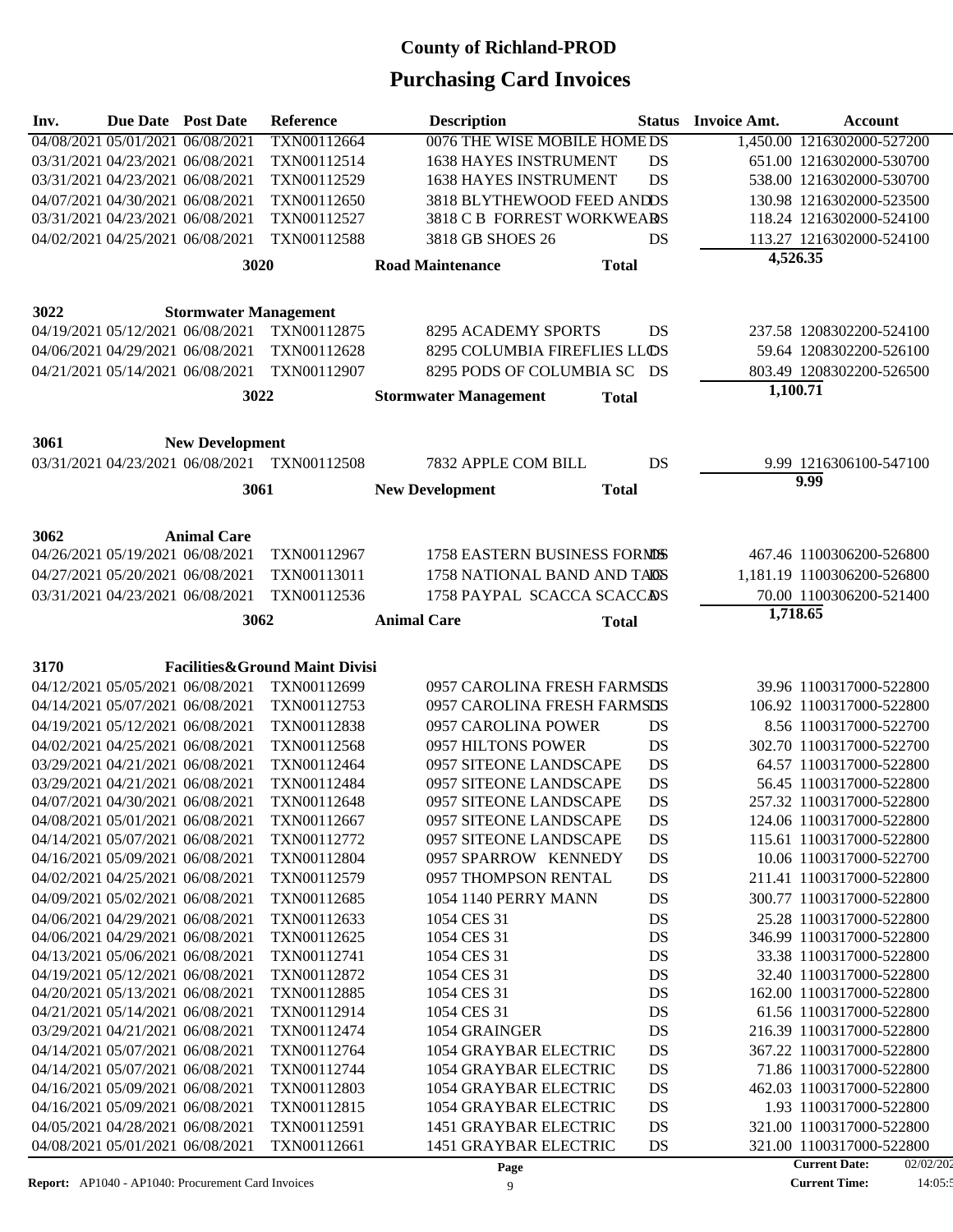# **Purchasing Card Invoices**

| Inv. | Due Date Post Date               |                                  | <b>Reference</b> | <b>Description</b>            | <b>Status</b> | <b>Invoice Amt.</b> | Account                  |
|------|----------------------------------|----------------------------------|------------------|-------------------------------|---------------|---------------------|--------------------------|
|      | 04/14/2021 05/07/2021 06/08/2021 |                                  | TXN00112758      | <b>1451 GRAYBAR ELECTRIC</b>  | DS            |                     | 252.31 1100317000-522800 |
|      | 04/23/2021 05/16/2021 06/08/2021 |                                  | TXN00112936      | 1451 LEE TRANSPORT EQ PARTISS |               |                     | 12.96 1100317000-523100  |
|      | 03/31/2021 04/23/2021 06/08/2021 |                                  | TXN00112510      | 1451 MAYER710 COLUMBIASCDS    |               |                     | 82.97 1100317000-522800  |
|      | 04/13/2021 05/06/2021 06/08/2021 |                                  | TXN00112740      | 1843 BAKER DISTRIBUTING 57DS  |               |                     | 381.30 1100317000-522400 |
|      | 04/19/2021 05/12/2021 06/08/2021 |                                  | TXN00112840      | 1843 JOHNSTONE SUPPLY         | DS            |                     | 653.40 1100317000-522400 |
|      | 04/05/2021 04/28/2021 06/08/2021 |                                  | TXN00112610      | 3279 Fast Signs 143           | DS            |                     | 43.20 1100317000-522800  |
|      | 03/29/2021 04/21/2021 06/08/2021 |                                  | TXN00112459      | 3279 THE HOME DEPOT 1110      | DS            |                     | 18.34 1100317000-522400  |
|      | 03/29/2021 04/21/2021 06/08/2021 |                                  | TXN00112476      | 3279 THE HOME DEPOT 1110      | DS            |                     | 16.24 1100317000-523100  |
|      | 04/01/2021 04/24/2021 06/08/2021 |                                  | TXN00112547      | 3279 THE HOME DEPOT 1110      | DS            |                     | 5.97 1100317000-522800   |
|      | 04/05/2021 04/28/2021 06/08/2021 |                                  | TXN00112598      | 3279 THE HOME DEPOT 1110      | DS            |                     | 38.19 1100317000-522800  |
|      | 04/14/2021 05/07/2021 06/08/2021 |                                  | TXN00112774      | 3279 THE HOME DEPOT 1110      | DS            |                     | 7.52 1100317000-522800   |
|      | 04/19/2021 05/12/2021 06/08/2021 |                                  | TXN00112869      | 3279 THE HOME DEPOT 1110      | DS            |                     | 37.20 1100317000-522800  |
|      | 04/19/2021 05/12/2021 06/08/2021 |                                  | TXN00112845      | 3279 THE HOME DEPOT 1110      | DS            |                     | 5.37 1100317000-523100   |
|      | 04/21/2021 05/14/2021 06/08/2021 |                                  | TXN00112909      | 3279 THE HOME DEPOT 1110      | DS            |                     | 1.89 1100317000-523200   |
|      | 04/22/2021 05/15/2021 06/08/2021 |                                  | TXN00112924      | 3279 THE HOME DEPOT 1110      | DS            |                     | 26.68 1100317000-522800  |
|      | 04/23/2021 05/16/2021 06/08/2021 |                                  | TXN00112939      | 3279 THE HOME DEPOT 1110      | DS            |                     | 28.04 1100317000-522800  |
|      | 04/16/2021 05/09/2021 06/08/2021 |                                  | TXN00112835      | 3279 THE KEY SHOP INC         | DS            |                     | 7.83 1100317000-522800   |
|      | 04/20/2021 05/13/2021 06/08/2021 |                                  | TXN00112887      | 3279 TRACTOR SUPPLY 1521      | DS            |                     | 5.38 1100317000-523200   |
|      | 04/26/2021 05/19/2021 06/08/2021 |                                  | TXN00112992      | 3279 TRACTOR SUPPLY 2329      | DS            |                     | 21.99 1100317000-523200  |
|      | 04/07/2021 04/30/2021 06/08/2021 |                                  | TXN00112638      | 3574 CK SUPPLY 238            | DS            |                     | 220.11 1100317000-522800 |
|      | 04/02/2021 04/25/2021 06/08/2021 |                                  | TXN00112584      | 3574 LOWES 00433              | DS            |                     | 15.11 1100317000-522800  |
|      | 04/16/2021 05/09/2021 06/08/2021 |                                  | TXN00112809      | 3574 LOWES 00433              | DS            |                     | 13.76 1100317000-522800  |
|      | 04/06/2021 04/29/2021 06/08/2021 |                                  | TXN00112627      | 3574 PUMP TANK                | DS            |                     | 12.45 1100317000-522800  |
|      | 04/07/2021 04/30/2021 06/08/2021 |                                  | TXN00112643      | 3574 THE HOME DEPOT 1110      | DS            |                     | 36.66 1100317000-522800  |
|      | 04/14/2021 05/07/2021 06/08/2021 |                                  | TXN00112766      | 3574 THE KEY SHOP INC         | DS            |                     | 19.44 1100317000-522800  |
|      | 04/09/2021 05/02/2021 06/08/2021 |                                  | TXN00112680      | 3825 140 COOK BOARDMAN DS     |               |                     | 45.77 1100317000-522800  |
|      | 04/06/2021 04/29/2021 06/08/2021 |                                  | TXN00112621      | 3825 ACE GLASS COMPANY INDS   |               |                     | 466.56 1100317000-522800 |
|      | 03/29/2021 04/21/2021 06/08/2021 |                                  | TXN00112479      | 3825 LOWES 00433              | DS            |                     | 124.33 1100317000-522800 |
|      | 04/23/2021 05/16/2021 06/08/2021 |                                  | TXN00112948      | 3825 MID CAROLINA STEEL       | DS            |                     | 232.20 1100317000-522800 |
|      | 03/29/2021 04/21/2021 06/08/2021 |                                  | TXN00112454      | 3825 OFFICE DEPOT 332         | DS            |                     | 23.53 1100317000-522800  |
|      | 03/31/2021 04/23/2021 06/08/2021 |                                  | TXN00112522      | 3825 THE HOME DEPOT 1110      | DS            |                     | 42.67 1100317000-522800  |
|      | 04/21/2021 05/14/2021 06/08/2021 |                                  | TXN00112898      | 3825 THE HOME DEPOT 1110      | DS            |                     | 5.36 1100317000-522800   |
|      | 04/23/2021 05/16/2021 06/08/2021 |                                  | TXN00112959      | 3825 THE HOME DEPOT 1110      | DS            |                     | 262.86 1100317000-522800 |
|      | 03/30/2021 04/22/2021 06/08/2021 |                                  | TXN00112500      | 3825 THE KEY SHOP INC         | DS            |                     | 141.90 1100317000-522800 |
|      | 04/01/2021 04/24/2021 06/08/2021 |                                  | TXN00112541      | 3825 THE KEY SHOP INC         | DS            |                     | 30.24 1100317000-522800  |
|      | 04/01/2021 04/24/2021 06/08/2021 |                                  | TXN00112559      | 3825 THE KEY SHOP INC         | DS            |                     | 17.82 1100317000-522800  |
|      | 04/02/2021 04/25/2021 06/08/2021 |                                  | TXN00112569      | 3825 THE KEY SHOP INC         | DS            |                     | 109.08 1100317000-522800 |
|      |                                  | 04/02/2021 04/25/2021 06/08/2021 | TXN00112570      | 3825 THE KEY SHOP INC         | DS            |                     | 83.76 1100317000-522800  |
|      |                                  | 04/02/2021 04/25/2021 06/08/2021 | TXN00112586      | 3825 THE KEY SHOP INC         | DS            |                     | 14.85 1100317000-522800  |
|      |                                  | 04/05/2021 04/28/2021 06/08/2021 | TXN00112612      | 3825 THE KEY SHOP INC         | DS            |                     | 35.10 1100317000-522800  |
|      |                                  | 04/06/2021 04/29/2021 06/08/2021 | TXN00112630      | 3825 THE KEY SHOP INC         | DS            |                     | 122.68 1100317000-522800 |
|      |                                  | 04/07/2021 04/30/2021 06/08/2021 | TXN00112655      | 3825 THE KEY SHOP INC         | DS            |                     | 113.85 1100317000-522800 |
|      |                                  | 04/08/2021 05/01/2021 06/08/2021 | TXN00112671      | 3825 THE KEY SHOP INC         | DS            |                     | 5.94 1100317000-522800   |
|      |                                  | 04/20/2021 05/13/2021 06/08/2021 | TXN00112883      | 3825 THE KEY SHOP INC         | DS            |                     | 91.80 1100317000-522800  |
|      |                                  | 04/27/2021 05/20/2021 06/08/2021 | TXN00112997      | 3825 THE KEY SHOP INC         | DS            |                     | 186.30 1100317000-522800 |
|      |                                  | 03/31/2021 04/23/2021 06/08/2021 | TXN00112530      | 4109 1140 PERRY MANN          | DS            |                     | 473.36 1100317000-522800 |
|      |                                  | 04/07/2021 04/30/2021 06/08/2021 | TXN00112646      | 4109 1140 PERRY MANN          | DS            |                     | 250.16 1100317000-523100 |
|      |                                  | 04/27/2021 05/20/2021 06/08/2021 | TXN00112996      | 4109 1140 PERRY MANN          | DS            |                     | 24.84 1100317000-522800  |
|      | 04/16/2021 05/09/2021 06/08/2021 |                                  | TXN00112814      | 4109 CES 31                   | DS            |                     | 64.72 1100317000-522800  |
|      | 04/23/2021 05/16/2021 06/08/2021 |                                  | TXN00112960      | 4109 CES 31                   | DS            |                     | 5.35 1100317000-522800   |
|      | 04/23/2021 05/16/2021 06/08/2021 |                                  | TXN00112957      | 4109 CES 31                   | DS            |                     | 327.73 1100317000-522800 |
|      | 04/23/2021 05/16/2021 06/08/2021 |                                  | TXN00112946      | 4109 CES 31                   | DS            |                     | 33.47 1100317000-523100  |
|      |                                  | 04/09/2021 05/02/2021 06/08/2021 | TXN00112692      | 4109 THE HOME DEPOT 1110      | DS            |                     | 10.76 1100317000-523100  |

**Report:** AP1040 - AP1040: Procurement Card Invoices 10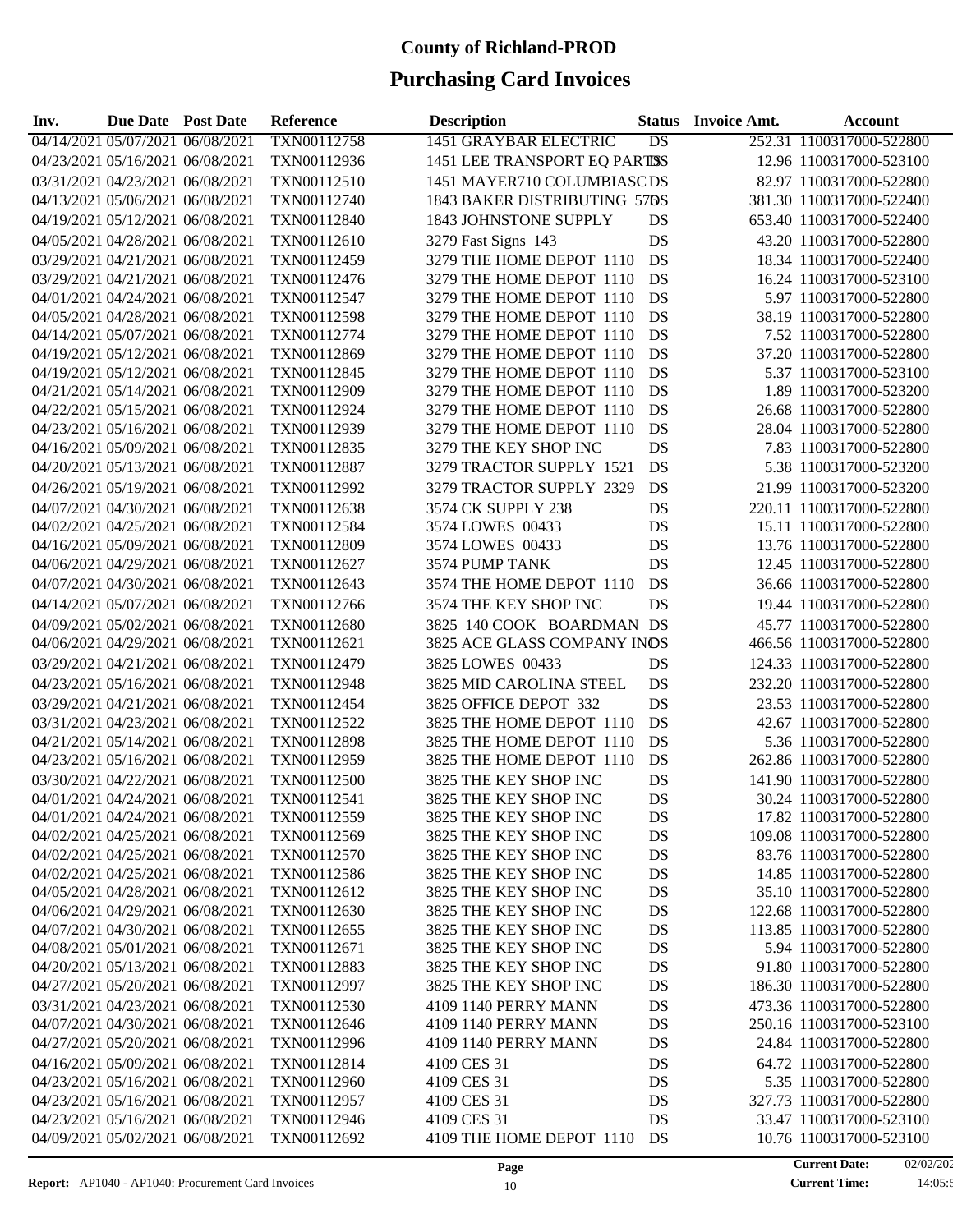| Inv. | <b>Due Date Post Date</b>        |                                  | Reference   | <b>Description</b>            | <b>Status</b>   | <b>Invoice Amt.</b> | <b>Account</b>             |
|------|----------------------------------|----------------------------------|-------------|-------------------------------|-----------------|---------------------|----------------------------|
|      | 04/02/2021 04/25/2021 06/08/2021 |                                  | TXN00112578 | <b>4511 COASTAL SANITARY</b>  | $\overline{DS}$ |                     | 673.41 1100317000-522800   |
|      | 03/31/2021 04/23/2021 06/08/2021 |                                  | TXN00112523 | <b>4511 VERITIV SOUTHWEST</b> | DS              |                     | 1,363.65 1100317000-522800 |
|      | 04/01/2021 04/24/2021 06/08/2021 |                                  | TXN00112537 | <b>4511 VERITIV SOUTHWEST</b> | DS              |                     | 1,200.80 1100317000-522800 |
|      | 04/09/2021 05/02/2021 06/08/2021 |                                  | TXN00112684 | <b>4511 VERITIV SOUTHWEST</b> | DS              |                     | 1,339.80 1100317000-522800 |
|      | 04/05/2021 04/28/2021 06/08/2021 |                                  | TXN00112594 | 4768 GATEWAY SUPPLY           | <b>DS</b>       |                     | 404.37 1100317000-522400   |
|      | 04/09/2021 05/02/2021 06/08/2021 |                                  | TXN00112690 | 4768 JOHNSTONE SUPPLY         | DS              |                     | 414.29 1100317000-522400   |
|      | 04/22/2021 05/15/2021 06/08/2021 |                                  | TXN00112927 | 4768 JOHNSTONE SUPPLY         | DS              |                     | -199.01 1100317000-522400  |
|      | 04/05/2021 04/28/2021 06/08/2021 |                                  | TXN00112608 | 4768 JOHNSTONE SUPPLY 394 DS  |                 |                     | 40.27 1100317000-522400    |
|      | 03/31/2021 04/23/2021 06/08/2021 |                                  | TXN00112533 | 4768 UNITED REFRIG INC 486 DS |                 |                     | 36.96 1100317000-522400    |
|      | 04/05/2021 04/28/2021 06/08/2021 |                                  | TXN00112593 | 5136 AMAZON COM 4W5N998GBS    |                 |                     | 121.14 1100317000-529500   |
|      | 04/22/2021 05/15/2021 06/08/2021 |                                  | TXN00112920 | 5136 GOOD SPORTSMAN           | DS              |                     | 15.00 1100317000-522800    |
|      | 03/29/2021 04/21/2021 06/08/2021 |                                  | TXN00112480 | 5136 HANDI CLEAN PRODUCTSDS   |                 |                     | 1,118.48 1100317000-522400 |
|      | 03/31/2021 04/23/2021 06/08/2021 |                                  | TXN00112524 | 5136 LOWES 03026              | DS              |                     | 116.58 1100317000-522800   |
|      | 04/16/2021 05/09/2021 06/08/2021 |                                  | TXN00112821 | 6136 EB SPRING BERMUDAGRASS   |                 |                     | 10.00 1100317000-522800    |
|      | 04/19/2021 05/12/2021 06/08/2021 |                                  | TXN00112859 | 6136 eBay O 25 06913 13292    | DS              |                     | 178.15 1100317000-522900   |
|      | 04/20/2021 05/13/2021 06/08/2021 |                                  | TXN00112878 | <b>6136 FASTENAL COMPANY</b>  | DS              |                     | 2.08 1100317000-522800     |
|      | 04/22/2021 05/15/2021 06/08/2021 |                                  | TXN00112917 | 6136 GOOD SPORTSMAN           | DS              |                     | 15.00 1100317000-522600    |
|      | 04/02/2021 04/25/2021 06/08/2021 |                                  | TXN00112571 | 6136 LOWES 00433              | DS              |                     | 56.55 1100317000-522800    |
|      | 04/14/2021 05/07/2021 06/08/2021 |                                  | TXN00112749 | 6136 LOWES 00433              | DS              |                     | 19.42 1100317000-523100    |
|      | 04/15/2021 05/08/2021 06/08/2021 |                                  | TXN00112794 | 6136 LOWES 00433              | DS              |                     | 26.09 1100317000-522800    |
|      | 04/20/2021 05/13/2021 06/08/2021 |                                  | TXN00112889 | 6136 LOWES 03026              | DS              |                     | 4.30 1100317000-522800     |
|      | 04/15/2021 05/08/2021 06/08/2021 |                                  | TXN00112788 | 6136 WP LAW LEXINGTON         | DS              |                     | 33.98 1100317000-522800    |
|      | 03/29/2021 04/21/2021 06/08/2021 |                                  | TXN00112483 | 6481 LOWES 00433              | DS              |                     | 23.24 1100317000-522800    |
|      | 04/20/2021 05/13/2021 06/08/2021 |                                  | TXN00112882 | 6481 LOWES 00433              | DS              |                     | 17.67 1100317000-522800    |
|      | 04/22/2021 05/15/2021 06/08/2021 |                                  | TXN00112932 | 6481 LOWES 00433              | DS              |                     | 120.87 1100317000-522800   |
|      | 03/30/2021 04/22/2021 06/08/2021 |                                  | TXN00112498 | 6481 SHERWIN WILLIAMS 7023DS  |                 |                     | 52.95 1100317000-522800    |
|      | 04/08/2021 05/01/2021 06/08/2021 |                                  | TXN00112673 | 6481 SHERWIN WILLIAMS 7023DS  |                 |                     | 52.95 1100317000-522800    |
|      | 04/14/2021 05/07/2021 06/08/2021 |                                  | TXN00112779 | 6481 SHERWIN WILLIAMS 7023DS  |                 |                     | 76.38 1100317000-522800    |
|      | 04/15/2021 05/08/2021 06/08/2021 |                                  | TXN00112795 | 6481 SHERWIN WILLIAMS 7023DS  |                 |                     | 60.84 1100317000-522800    |
|      | 04/26/2021 05/19/2021 06/08/2021 |                                  | TXN00112984 | 6481 SHERWIN WILLIAMS 702550S |                 |                     | 63.74 1100317000-522800    |
|      | 03/29/2021 04/21/2021 06/08/2021 |                                  | TXN00112462 | 6481 THE HOME DEPOT 1110      | DS              |                     | 148.88 1100317000-522800   |
|      | 03/29/2021 04/21/2021 06/08/2021 |                                  | TXN00112475 | 6481 THE HOME DEPOT 1110      | DS              |                     | 142.31 1100317000-522800   |
|      | 03/29/2021 04/21/2021 06/08/2021 |                                  | TXN00112465 | 6481 THE HOME DEPOT 1110      | DS              |                     | 85.42 1100317000-522800    |
|      | 03/31/2021 04/23/2021 06/08/2021 |                                  | TXN00112521 | 6481 THE HOME DEPOT 1110      | DS              |                     | 18.64 1100317000-522800    |
|      | 04/01/2021 04/24/2021 06/08/2021 |                                  | TXN00112555 | 6481 THE HOME DEPOT 1110      | DS              |                     | 186.35 1100317000-522800   |
|      | 04/09/2021 05/02/2021 06/08/2021 |                                  | TXN00112691 | 6481 THE HOME DEPOT 1110      | DS              |                     | 24.98 1100317000-522800    |
|      | 04/12/2021 05/05/2021 06/08/2021 |                                  | TXN00112724 | 6481 THE HOME DEPOT 1110      | DS              |                     | 60.04 1100317000-522800    |
|      | 04/14/2021 05/07/2021 06/08/2021 |                                  | TXN00112765 | 6481 THE HOME DEPOT 1110      | DS              |                     | 140.25 1100317000-522800   |
|      | 04/15/2021 05/08/2021 06/08/2021 |                                  | TXN00112781 | 6481 THE HOME DEPOT 1110      | DS              |                     | 197.65 1100317000-522800   |
|      | 04/16/2021 05/09/2021 06/08/2021 |                                  | TXN00112818 | 6481 THE HOME DEPOT 1110      | DS              |                     | 47.79 1100317000-522800    |
|      |                                  | 04/19/2021 05/12/2021 06/08/2021 | TXN00112846 | 6481 THE HOME DEPOT 1110      | DS              |                     | 41.44 1100317000-522800    |
|      |                                  | 04/21/2021 05/14/2021 06/08/2021 | TXN00112896 | 6481 THE HOME DEPOT 1110      | DS              |                     | 70.89 1100317000-522800    |
|      |                                  | 04/22/2021 05/15/2021 06/08/2021 | TXN00112919 | 6481 THE HOME DEPOT 1110      | DS              |                     | 74.28 1100317000-522800    |
|      |                                  | 04/26/2021 05/19/2021 06/08/2021 | TXN00112966 | 6481 THE HOME DEPOT 1110      | DS              |                     | 175.00 1100317000-522800   |
|      |                                  | 04/14/2021 05/07/2021 06/08/2021 | TXN00112777 | 8257 APPLE SERVICES INC       | DS              |                     | 345.00 1100317000-522800   |
|      |                                  | 04/07/2021 04/30/2021 06/08/2021 | TXN00112652 | 8257 CAPITAL SUPPLY OF        | DS              |                     | 590.06 1100317000-522800   |
|      |                                  | 04/13/2021 05/06/2021 06/08/2021 | TXN00112733 | 8257 CAPITAL SUPPLY OF        | DS              |                     | 57.72 1100317000-522800    |
|      |                                  | 04/16/2021 05/09/2021 06/08/2021 | TXN00112824 | 8257 CAPITAL SUPPLY OF        | DS              |                     | 221.51 1100317000-522800   |
|      |                                  | 04/16/2021 05/09/2021 06/08/2021 | TXN00112799 | 8257 CAPITAL SUPPLY OF        | DS              |                     | 25.76 1100317000-522800    |
|      |                                  | 04/19/2021 05/12/2021 06/08/2021 | TXN00112851 | 8257 CAPITAL SUPPLY OF        | DS              |                     | 393.61 1100317000-522800   |
|      |                                  | 04/20/2021 05/13/2021 06/08/2021 | TXN00112886 | 8257 CAPITAL SUPPLY OF        | DS              |                     | 29.05 1100317000-522800    |
|      |                                  | 04/21/2021 05/14/2021 06/08/2021 | TXN00112908 | 8257 CAPITAL SUPPLY OF        | DS              |                     | 149.04 1100317000-522800   |
|      |                                  | 04/22/2021 05/15/2021 06/08/2021 | TXN00112918 | 8257 CAPITAL SUPPLY OF        | DS              |                     | 157.52 1100317000-522800   |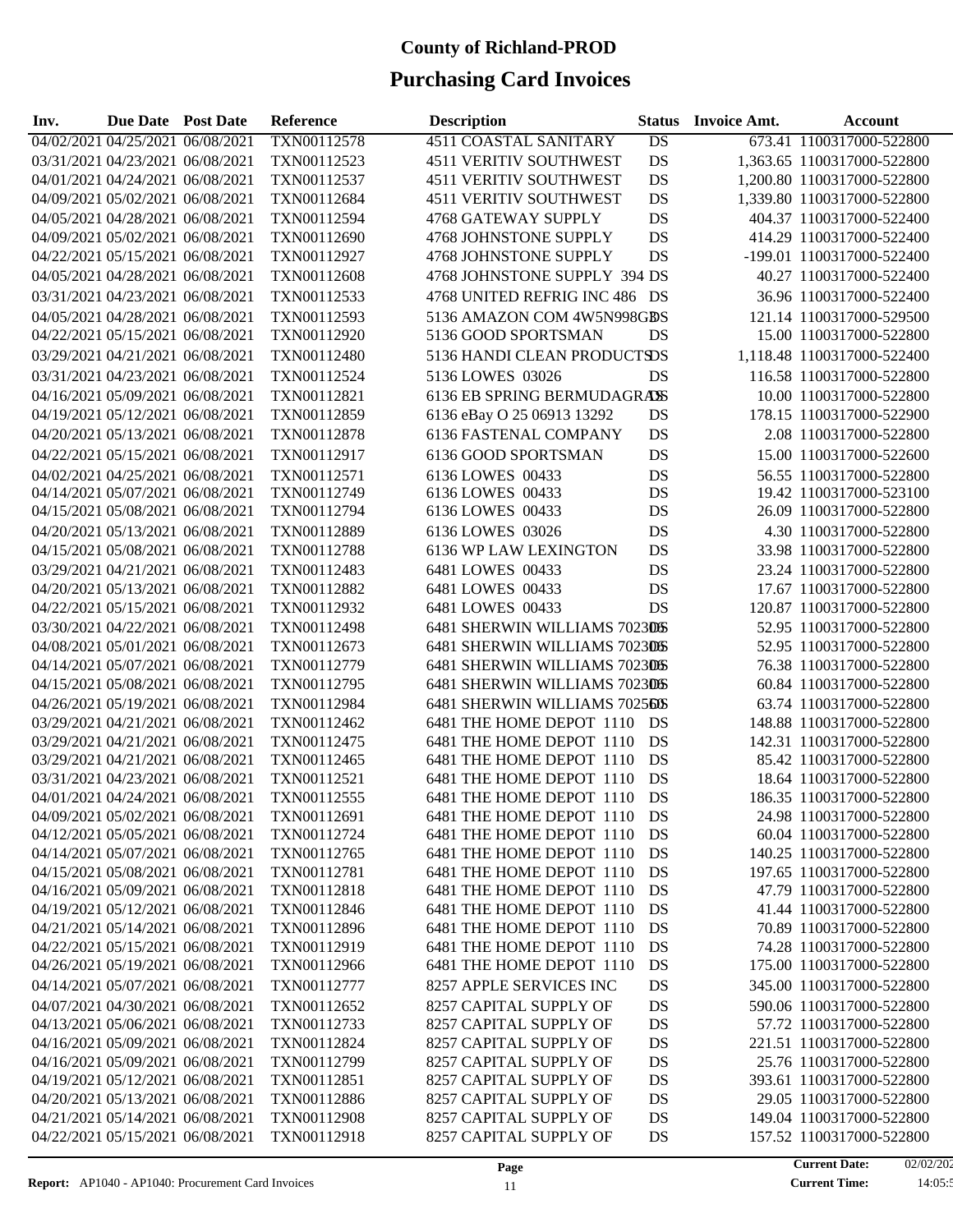| Inv. | Due Date Post Date               |                                  | Reference   | <b>Description</b>                          | <b>Status</b>   | <b>Invoice Amt.</b> | <b>Account</b>           |
|------|----------------------------------|----------------------------------|-------------|---------------------------------------------|-----------------|---------------------|--------------------------|
|      |                                  | 04/23/2021 05/16/2021 06/08/2021 | TXN00112955 | <b>8257 CAPITAL SUPPLY OF</b>               | $\overline{DS}$ |                     | 425.52 1100317000-522800 |
|      |                                  | 04/26/2021 05/19/2021 06/08/2021 | TXN00112962 | 8257 CAPITAL SUPPLY OF                      | DS              |                     | 99.36 1100317000-522800  |
|      |                                  | 04/27/2021 05/20/2021 06/08/2021 | TXN00113002 | 8257 CAPITAL SUPPLY OF                      | DS              |                     | 58.61 1100317000-522800  |
|      |                                  | 04/09/2021 05/02/2021 06/08/2021 | TXN00112679 | 8257 FERGUSON ENT 27                        | DS              |                     | 50.15 1100317000-522800  |
|      |                                  | 04/12/2021 05/05/2021 06/08/2021 | TXN00112706 | 8257 FERGUSON ENT 27                        | DS              |                     | 44.73 1100317000-522800  |
|      |                                  | 04/27/2021 05/20/2021 06/08/2021 | TXN00113012 | 8257 FERGUSON ENT 27                        | DS              |                     | 127.07 1100317000-522800 |
|      |                                  | 04/08/2021 05/01/2021 06/08/2021 | TXN00112666 | 8257 GATEWAY SUPPLY                         | DS              |                     | 181.86 1100317000-522800 |
|      |                                  | 04/15/2021 05/08/2021 06/08/2021 | TXN00112782 | 8257 GATEWAY SUPPLY                         | DS              |                     | 485.85 1100317000-522800 |
|      |                                  | 04/20/2021 05/13/2021 06/08/2021 | TXN00112881 | 8257 GATEWAY SUPPLY                         | DS              |                     | 198.19 1100317000-522800 |
|      |                                  | 04/14/2021 05/07/2021 06/08/2021 | TXN00112768 | 8257 GB SHOES 26                            | DS              |                     | 210.44 1100317000-522800 |
|      |                                  | 04/08/2021 05/01/2021 06/08/2021 | TXN00112672 | 8257 LOWES 00433                            | DS              |                     | 89.60 1100317000-522800  |
|      |                                  | 04/09/2021 05/02/2021 06/08/2021 | TXN00112681 | 8257 LOWES 00433                            | DS              |                     | 68.96 1100317000-522800  |
|      |                                  | 04/14/2021 05/07/2021 06/08/2021 | TXN00112761 | 8257 LOWES 00433                            | DS              |                     | 7.42 1100317000-522800   |
|      |                                  | 04/19/2021 05/12/2021 06/08/2021 | TXN00112860 | 8257 LOWES 00433                            | DS              |                     | 245.98 1100317000-522800 |
|      |                                  | 04/19/2021 05/12/2021 06/08/2021 | TXN00112871 | 8257 LOWES 00433                            | DS              |                     | 198.70 1100317000-522800 |
|      |                                  | 04/20/2021 05/13/2021 06/08/2021 | TXN00112880 | 8257 LOWES 00433                            | DS              |                     | 51.67 1100317000-522800  |
|      |                                  | 04/21/2021 05/14/2021 06/08/2021 | TXN00112900 | 8257 LOWES 00433                            | DS              |                     | 70.01 1100317000-522800  |
|      |                                  | 04/23/2021 05/16/2021 06/08/2021 | TXN00112942 | 8257 LOWES 00433                            | DS              |                     | 137.34 1100317000-522800 |
|      |                                  | 04/22/2021 05/15/2021 06/08/2021 | TXN00112928 | 8257 LOWES 02356                            | DS              |                     | 52.94 1100317000-522800  |
|      |                                  | 04/26/2021 05/19/2021 06/08/2021 | TXN00112982 | 8257 LOWES 03026                            | DS              |                     | 465.32 1100317000-522800 |
|      |                                  | 04/16/2021 05/09/2021 06/08/2021 | TXN00112829 | 8257 O REILLY AUTO PARTS                    | DS              |                     | 32.39 1100317000-522800  |
|      |                                  | 04/19/2021 05/12/2021 06/08/2021 | TXN00112876 | 8257 THE HOME DEPOT 1109                    | DS              |                     | 33.93 1100317000-522800  |
|      |                                  | 04/12/2021 05/05/2021 06/08/2021 | TXN00112713 | 8257 THE HOME DEPOT 1110                    | DS              |                     | 96.10 1100317000-522800  |
|      |                                  | 03/29/2021 04/21/2021 06/08/2021 | TXN00112461 | 8257 THE HOME DEPOT 1112                    | DS              |                     | 34.91 1100317000-522800  |
|      | 04/12/2021 05/05/2021 06/08/2021 |                                  | TXN00112730 | 8257 THE HOME DEPOT 1112 DS                 |                 |                     | 91.03 1100317000-522800  |
|      |                                  | 3170                             |             | Facilities&Ground Maint Divisi Total        |                 | 23,733.95           |                          |
|      |                                  |                                  |             |                                             |                 |                     |                          |
|      |                                  |                                  |             |                                             |                 |                     |                          |
| 3650 |                                  | <b>Solid Waste/Landfill</b>      |             |                                             |                 |                     |                          |
|      |                                  | 04/06/2021 04/29/2021 06/08/2021 | TXN00112626 | 1299 AMZN Mktp US XN5WJ3CV3S                |                 |                     | 265.68 2101365004-521000 |
|      |                                  | 04/15/2021 05/08/2021 06/08/2021 | TXN00112790 | 1299 AUTOZONE 0278                          | DS              |                     | 8.09 2101365004-521000   |
|      |                                  | 04/12/2021 05/05/2021 06/08/2021 | TXN00112732 | 1299 HARBOR FREIGHT TOOLSDS                 |                 |                     | 19.23 2101365004-521000  |
|      |                                  | 04/01/2021 04/24/2021 06/08/2021 | TXN00112542 | 1299 LOWES 00433                            | <b>DS</b>       |                     | 100.61 2101365004-521000 |
|      |                                  | 03/30/2021 04/22/2021 06/08/2021 | TXN00112492 | 1299 TRACTOR SUPPLY 1521                    | DS              |                     | 51.04 2101365004-521000  |
|      |                                  | 04/26/2021 05/19/2021 06/08/2021 | TXN00112971 | 1299 TRACTOR SUPPLY 1521                    | DS              |                     | 59.65 2101365004-521000  |
|      |                                  | 04/27/2021 05/20/2021 06/08/2021 | TXN00112998 | 1299 WAL MART 4506                          | DS              |                     | 86.05 2101365004-521000  |
|      |                                  | 3650                             |             | <b>Solid Waste/Landfill</b><br><b>Total</b> |                 |                     | 590.35                   |
|      |                                  |                                  |             |                                             |                 |                     |                          |
| 3670 |                                  | <b>Utility Systems</b>           |             |                                             |                 |                     |                          |
|      |                                  | 04/01/2021 04/24/2021 06/08/2021 |             | 3695 Amazon com CP6BU7DE3 DS                |                 |                     |                          |
|      |                                  |                                  | TXN00112556 |                                             |                 |                     | 36.12 2110367000-523100  |
|      |                                  | 04/01/2021 04/24/2021 06/08/2021 | TXN00112540 | 3695 AMZN Mktp US 1A2BI7L33DS               |                 |                     | 27.97 2110367000-521000  |
|      |                                  | 04/06/2021 04/29/2021 06/08/2021 | TXN00112623 | 3695 AMZN Mktp US Q21B24T53DS               |                 |                     | 99.34 2110367000-522900  |
|      |                                  | 04/19/2021 05/12/2021 06/08/2021 | TXN00112843 | 3695 BATTERIES PLUS 232                     | DS              |                     | 369.73 2110367000-522800 |
|      |                                  | 04/08/2021 05/01/2021 06/08/2021 | TXN00112660 | 3695 BOBCAT OF COLUMBIA DS                  |                 |                     | 634.56 2110367000-522700 |
|      |                                  | 03/31/2021 04/23/2021 06/08/2021 | TXN00112519 | 3695 NIMMER TURF AND TREEDS                 |                 |                     | 180.00 2110367000-522700 |
|      |                                  | 03/29/2021 04/21/2021 06/08/2021 | TXN00112472 | 3695 PPI KAPLAN                             | DS              |                     | 435.99 2110367000-521000 |
|      |                                  | 04/14/2021 05/07/2021 06/08/2021 | TXN00112770 | 3695 SAMSCLUB 6203                          | DS              |                     | 35.76 2110367000-521000  |
|      |                                  | 04/14/2021 05/07/2021 06/08/2021 | TXN00112752 | 3695 WAL MART 1164                          | DS              |                     | 250.38 2110367000-521000 |
|      | 04/09/2021 05/02/2021 06/08/2021 |                                  | TXN00112693 | 3695 WM SUPERCENTER 1286 DS                 |                 |                     | 62.38 2110367000-521000  |
|      |                                  | 3670                             |             | <b>Utility Systems</b><br><b>Total</b>      |                 | 2,132.23            |                          |
|      |                                  |                                  |             |                                             |                 |                     |                          |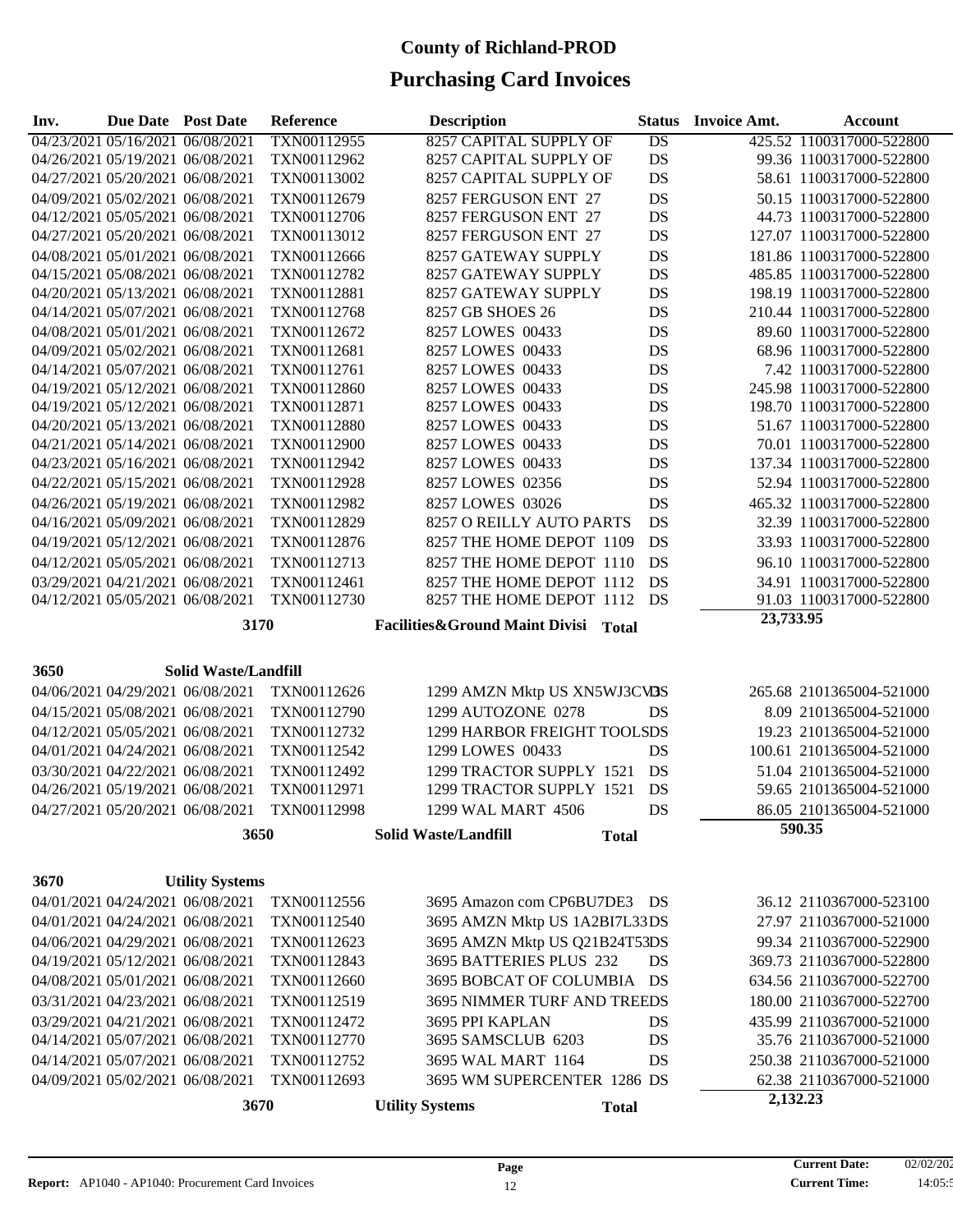| Inv.                              |  | <b>Due Date Post Date</b>                                            | <b>Reference</b>                  | <b>Description</b>                             |          | <b>Status</b> Invoice Amt. | <b>Account</b>                                       |  |  |  |  |  |
|-----------------------------------|--|----------------------------------------------------------------------|-----------------------------------|------------------------------------------------|----------|----------------------------|------------------------------------------------------|--|--|--|--|--|
| 3678<br><b>Airport Operations</b> |  |                                                                      |                                   |                                                |          |                            |                                                      |  |  |  |  |  |
|                                   |  | 04/01/2021 04/24/2021 06/08/2021                                     | TXN00112563                       | 0957 CAROLINA FRESH FARMSDS                    |          |                            | 133.92 2170367800-522800                             |  |  |  |  |  |
|                                   |  | 04/06/2021 04/29/2021 06/08/2021                                     | TXN00112634                       | 0957 CAROLINA FRESH FARMSDS                    |          |                            | 100.44 2170367800-522800                             |  |  |  |  |  |
|                                   |  | 04/07/2021 04/30/2021 06/08/2021                                     | TXN00112639                       | 0957 CAROLINA FRESH FARMSDS                    |          |                            | 142.56 2170367800-522800                             |  |  |  |  |  |
|                                   |  | 04/20/2021 05/13/2021 06/08/2021                                     | TXN00112879                       | 0957 CAROLINA FRESH FARMSDS                    |          |                            | 142.56 2170367800-522800                             |  |  |  |  |  |
|                                   |  | 04/27/2021 05/20/2021 06/08/2021                                     | TXN00113007                       | 0957 CAROLINA FRESH FARMSDS                    |          |                            | 142.56 2170367800-522800                             |  |  |  |  |  |
|                                   |  | 04/12/2021 05/05/2021 06/08/2021                                     | TXN00112709                       | 0957 SITEONE LANDSCAPE                         | DS       |                            | 37.80 2170367800-522800                              |  |  |  |  |  |
|                                   |  | 04/02/2021 04/25/2021 06/08/2021                                     | TXN00112577                       | 2291 1140 PERRY MANN                           | DS       |                            | 909.47 2170367800-522800                             |  |  |  |  |  |
|                                   |  | 04/22/2021 05/15/2021 06/08/2021                                     | TXN00112922                       | 2291 MARCOS PIZZA 8098                         | DS       |                            | 58.11 2170367800-524200                              |  |  |  |  |  |
|                                   |  | 04/01/2021 04/24/2021 06/08/2021                                     | TXN00112538                       | 2291 Roof Maintenance Organiza DS              |          |                            | 390.00 2170367800-522800                             |  |  |  |  |  |
|                                   |  | 3678                                                                 |                                   | <b>Airport Operations</b><br><b>Total</b>      |          | 2,057.42                   |                                                      |  |  |  |  |  |
|                                   |  |                                                                      |                                   |                                                |          |                            |                                                      |  |  |  |  |  |
| 4120<br><b>Vector Control</b>     |  |                                                                      |                                   |                                                |          |                            |                                                      |  |  |  |  |  |
|                                   |  | 03/30/2021 04/22/2021 06/08/2021                                     | TXN00112494                       | 5377 WM SUPERCENTER 4506 DS                    |          |                            | 52.66 1100412000-522900<br>52.66                     |  |  |  |  |  |
|                                   |  | 4120                                                                 |                                   | <b>Vector Control</b><br><b>Total</b>          |          |                            |                                                      |  |  |  |  |  |
| 4510                              |  | <b>Conservation Commission</b>                                       |                                   |                                                |          |                            |                                                      |  |  |  |  |  |
|                                   |  | 04/08/2021 05/01/2021 06/08/2021                                     | TXN00112675                       | 1746 ZOOM US 888 799 9666                      | DS       |                            | 16.19 1209451000-547100                              |  |  |  |  |  |
|                                   |  | 4510                                                                 |                                   | <b>Conservation Commission</b><br><b>Total</b> |          |                            | 16.19                                                |  |  |  |  |  |
|                                   |  |                                                                      |                                   |                                                |          |                            |                                                      |  |  |  |  |  |
| 6500                              |  |                                                                      | <b>Neighborhood Redevelopment</b> |                                                |          |                            |                                                      |  |  |  |  |  |
|                                   |  | 04/12/2021 05/05/2021 06/08/2021                                     | TXN00112731                       | 4354 CDW GOVT B546097                          | DS       |                            | 988.70 1210650000-547100                             |  |  |  |  |  |
|                                   |  | 04/02/2021 04/25/2021 06/08/2021                                     | TXN00112589                       | 7832 PAYPAL NEIGHBORHOO DS                     |          |                            | 600.00 1210650000-526400                             |  |  |  |  |  |
|                                   |  | 6500                                                                 |                                   | Neighborhood Redevelopment<br><b>Total</b>     |          | 1,588.70                   |                                                      |  |  |  |  |  |
|                                   |  |                                                                      |                                   |                                                |          |                            |                                                      |  |  |  |  |  |
| 8300                              |  | <b>Transportation Tax</b>                                            |                                   |                                                |          |                            |                                                      |  |  |  |  |  |
|                                   |  | 04/13/2021 05/06/2021 06/08/2021                                     | TXN00112735                       | 4354 CDW GOVT B576490                          | DS       |                            | 1,375.47 1231830001-531600                           |  |  |  |  |  |
|                                   |  | 04/26/2021 05/19/2021 06/08/2021                                     | TXN00112976                       | 9386 OFFICE DEPOT 1214                         | DS       |                            | 235.71 1231830001-521000                             |  |  |  |  |  |
|                                   |  | 04/26/2021 05/19/2021 06/08/2021                                     | TXN00112993                       | 9386 OFFICE DEPOT 1214                         | DS       |                            | 92.87 1231830001-521000                              |  |  |  |  |  |
|                                   |  | 04/26/2021 05/19/2021 06/08/2021                                     | TXN00112994                       | 9386 OFFICEMAX OFFICEDEPTDS                    |          |                            | 16.95 1231830001-521000                              |  |  |  |  |  |
|                                   |  | 8300                                                                 |                                   | <b>Transportation Tax</b><br><b>Total</b>      |          | 1,721.00                   |                                                      |  |  |  |  |  |
|                                   |  | <b>State and Federal Grants</b>                                      |                                   |                                                |          |                            |                                                      |  |  |  |  |  |
| 9920                              |  | 04/16/2021 05/09/2021 06/08/2021                                     | TXN00112808                       | 1860 CHARM TEX                                 | DS       |                            | 274.50 1200992020-521000                             |  |  |  |  |  |
|                                   |  | 04/19/2021 05/12/2021 06/08/2021                                     | TXN00112868                       | 1860 COASTAL SANITARY                          | DS       |                            | 477.66 1200992020-521000                             |  |  |  |  |  |
|                                   |  | 04/14/2021 05/07/2021 06/08/2021                                     | TXN00112755                       | 1860 SCDC PI ECOMM                             | DS       |                            | 1,495.00 1200992020-521000                           |  |  |  |  |  |
|                                   |  | 04/14/2021 05/07/2021 06/08/2021                                     |                                   | 1860 SERVICE FEE SCI SCGOV DS                  |          |                            | 26.42 1200992020-521000                              |  |  |  |  |  |
|                                   |  |                                                                      | TXN00112773<br>TXN00112827        |                                                |          |                            |                                                      |  |  |  |  |  |
|                                   |  | 04/16/2021 05/09/2021 06/08/2021<br>04/19/2021 05/12/2021 06/08/2021 | TXN00112841                       | 1860 USA SUPPLY<br><b>3297 BLUEWATER ROPES</b> | DS<br>DS |                            | 277.99 1200992020-521000<br>218.55 1200992020-529500 |  |  |  |  |  |
|                                   |  | 04/12/2021 05/05/2021 06/08/2021                                     | TXN00112701                       | 3297 ZOOM US 888 799 9666                      | DS       |                            | 16.19 1200992020-524900                              |  |  |  |  |  |
|                                   |  |                                                                      |                                   |                                                |          | 2,786.31                   |                                                      |  |  |  |  |  |
| 9920                              |  | <b>State and Federal Grants</b><br><b>Total</b>                      |                                   |                                                |          |                            |                                                      |  |  |  |  |  |
| 9950                              |  | <b>Capital Projects</b>                                              |                                   |                                                |          |                            |                                                      |  |  |  |  |  |
|                                   |  | 04/19/2021 05/12/2021 06/08/2021                                     | TXN00112864                       | 3297 AMZN Mktp US N89A97YXBS                   |          |                            | 291.54 1344995000-530300                             |  |  |  |  |  |
|                                   |  | 04/16/2021 05/09/2021 06/08/2021                                     | TXN00112831                       | 3297 BESTBUYCOM806447278422S                   |          |                            | 664.19 1344995000-530300                             |  |  |  |  |  |
|                                   |  | 04/14/2021 05/07/2021 06/08/2021                                     | TXN00112748                       | 3297 BESTBUYDIRECT23852008DS                   |          |                            | 615.42 1344995000-530300                             |  |  |  |  |  |
|                                   |  | 04/15/2021 05/08/2021 06/08/2021                                     | TXN00112786                       | 3297 BESTBUYDIRECT23852008DS                   |          |                            | 4,697.86 1344995000-530300                           |  |  |  |  |  |
|                                   |  |                                                                      |                                   |                                                |          |                            |                                                      |  |  |  |  |  |